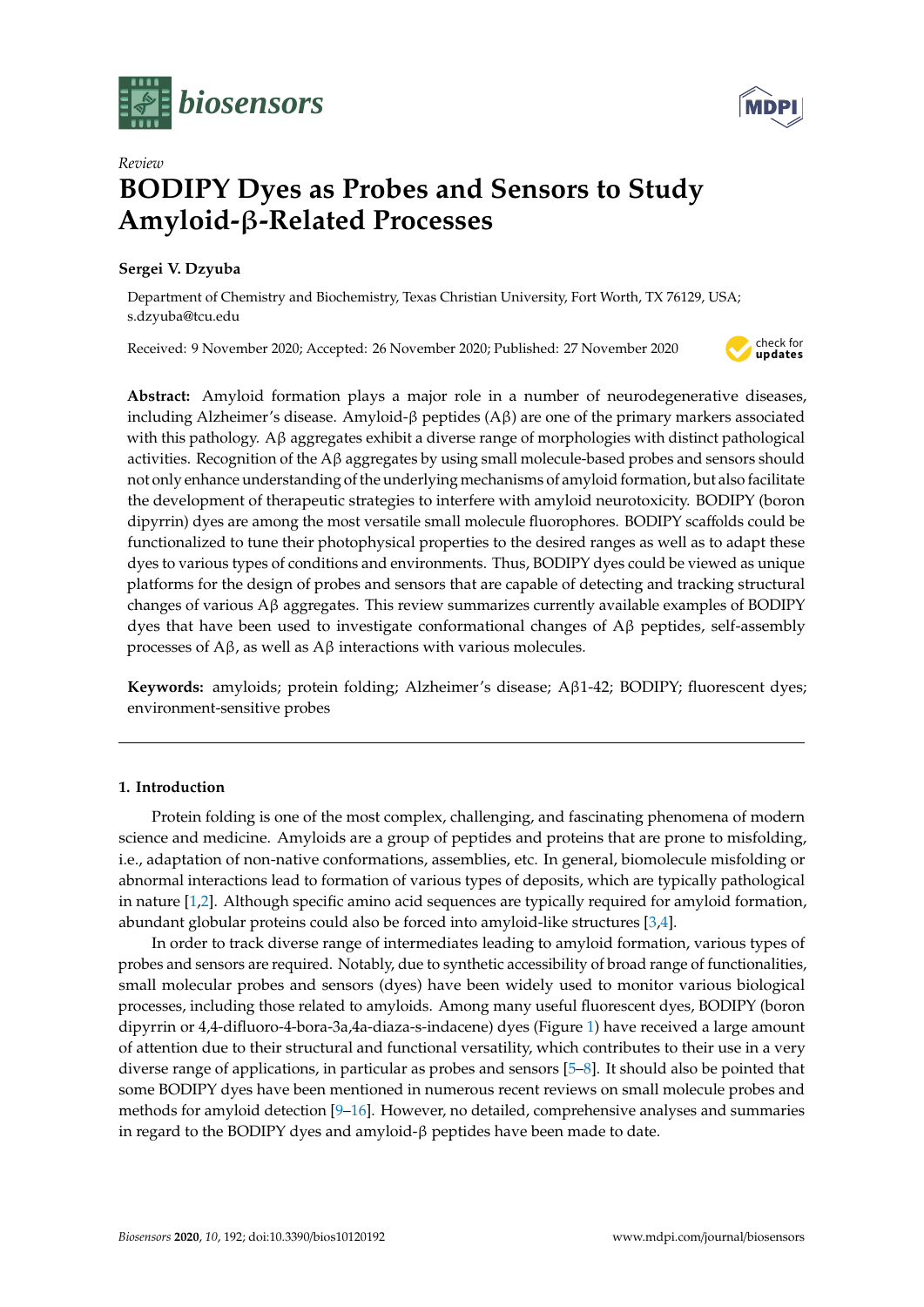

Figure 1. (A) Structure of BODIPY core and the numbering system; position-8 is also referred to as *meso*-position. (**B**) Representative absorption (blue, βab is the absorption maximum) and emission *meso*-position. (**B**) Representative absorption (blue, βab is the absorption maximum) and emission (red, βem is the emission maximum) spectra of a generic BODIPY dye. (red, βem is the emission maximum) spectra of a generic BODIPY dye.

In light of increasing number of accounts, as well as diversity of reported structures and In light of increasing number of accounts, as well as diversity of reported structures and approaches,  $\sigma$  is under the information that specifically dependent that specifically dependent  $\frac{1}{\sigma}$ it is warranted to summarize the information that specifically deals with BODIPY dyes as probes and sensors of conformational changes, self-assembly processes, and interactions of amyloid-β peptides. This review is based on the information available in the primary literature accounts that are published in scientific journals. Patents that are related to amyloids and BODIPY dyes were not included in this review due to scarcity of experimental information typically given in patent literature.

# **2. Amyloid-β and Alzheimer's Disease 2. Amyloid-**β **and Alzheimer's Disease**

Amyloid peptides undergo self-assembly processes that lead to formation of a diverse range of Amyloid peptides undergo self-assembly processes that lead to formation of a diverse range of structures with various degrees of neurotoxicity. So-called amyloid-β or Aβ peptides have been the cornerstone of the amyloid hypothesis of Alzheimer's disease (AD) [\[17](#page-14-0)[–19\]](#page-14-1). Aβ peptides are typically 37–43 amino acid long sequences, with Aβ1-40 being the most prevalent, and Aβ1-42 being the most neurotoxic, i.e., the most prone to formation of oligomeric and higher order aggregates. pathways (or a compiled be environmental beheavenly be entitled (Figure 2). Although some earlier studies of  $\frac{1}{2}$ . With regard to Aβ neurotoxicity, Aβ fibril-dependent [\[20](#page-14-2)[–22\]](#page-14-3) and Aβ oligomer-dependent [\[23](#page-14-4)[–28\]](#page-15-0) pathways (or a combination of both) could be envisioned (Figure [2\)](#page-1-0). Although some earlier studies suggested that monomers of amyloid-β might not have deleterious effects [\[29](#page-15-1)[,30\]](#page-15-2), some recent accounts might implicate the monomeric form's involvement in some pathological pathways [\[31\]](#page-15-3).

<span id="page-1-0"></span>

**Figure 2.** Simplified schematic representation of amyloid-β-related oligomers and fibrillar aggregate **Figure 2.** Simplified schematic representation of amyloid-β-related oligomers and fibrillar aggregate *General Comments on the Preparation of Aβ Monomers, Oligomers, and Fibrils*  interactions that lead to neuronal damage in Alzheimer's disease (AD).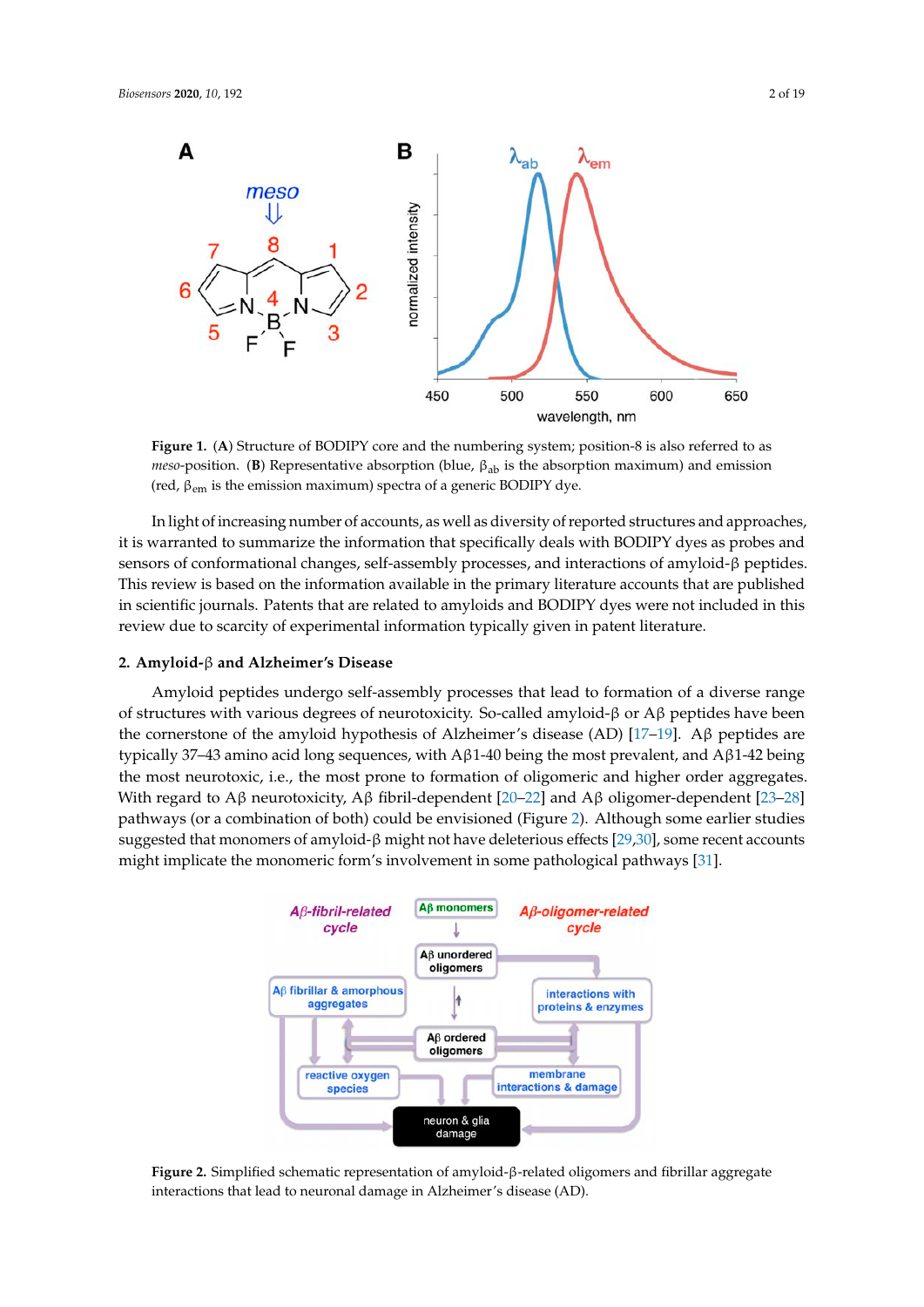#### *General Comments on the Preparation of A*β *Monomers, Oligomers, and Fibrils*

Typically, lyophilized peptides are treated either with hexafluoroisopropanol (HFIP), dilute NaOH, or NH<sub>4</sub>OH solution to disaggregate  $\mathbf{A}\beta$ , sometimes followed by sonication. Subsequently, HFIP is removed, and the resulting film is dissolved in appropriate buffer (with or without addition of organic solvents, such as DMSO, for example); in the case of NaOH (or NH4OH) treatments, direct dilution into appropriate buffer is carried out to obtain a desired concentration of the  $\mathbf{A}\beta$  stock solution. Considering that Aβ1-40 and Aβ1-42 do undergo continuous aggregation, in most aqueous buffers, storage of high concentration (e.g., 1 mM–100  $\mu$ M) stock should be minimized. Below is a brief outline and some notes on representative preparations of Aβ monomers, oligomers, and fibrils.

#### Aβ monomers

In view of high aggregation propensity of Aβ peptides, obtaining an exclusively monomeric form is challenging. It is typically assumed that freshly prepared solutions of  $A\beta$  peptides contain mostly monomers. This is often confirmed by antibody binding/dot blot or SDS-PAGE assays. Yet, the presence of higher order aggregates cannot be excluded. The measurements of the diluted solutions of Aβ should be initiated immediately following the preparation of the solutions.

• Aβ oligomers

Stock solution of disaggregated  $A\beta$  peptides is diluted to the desired peptide concentration, and the resulting solution is allowed to equilibrate for several hours prior to the measurements. In some cases, additional steps, such as centrifugation or dialysis, could also be introduced [\[32\]](#page-15-4).

 $Aβ$  fibrils

Typically, allowing the diluted Aβ oligomer solution to equilibrate for up to 5–7 days at room temperature (or 1–2 days at 37 ◦C), with or without additional perturbations [\[32\]](#page-15-4), leads to the formation of the Aβ fibrils.

The specific details on the preparation of Aβ aggregates (oligomers and fibrils) that have been used for establishing sensing abilities of BODIPY dyes have been typically based on literature precedents. Without a doubt, from a practical point of view, robust and *reproducible* preparations of various forms of Aβ aggregates are required. More importantly, regardless of the desired form of the amyloid-β, uniform, standard conditions for Aβ preparations (i.e., specific/fixed concentration of Aβ, disaggregation agents, concentration and pH of the buffer, time of incubation, etc.) should be utilized to allow for meaningful comparison among various amyloid probes and sensors.

In addition, it should also be noted that most studies on assessing aggregation propensity (and neurotoxicity) of amyloid peptides are performed using homogeneous, synthetically made  $A\beta$  peptides with specific and fixed sequences and lengths. It could be argued that these model studies might not be providing realistic information about the behavior of  $A\beta$  in biological settings, where heterogeneous (in regard to composition, i.e., length of peptides) mixtures of  $\Lambda$ β peptides are present [\[23\]](#page-14-4). Furthermore, the presence of other cellular components and macromolecular crowding effects should be considered, not only in regard to amyloids themselves, but also in regard to the probes and sensors.

# **3. BODIPY-Based Sensors for Monitoring Aggregation and Conformational Changes of Amyloids**

BODIPY dyes are among the most versatile classes of small molecule fluorophores, primarily because their photophysical properties could be fine-tuned over wide ranges using fairly straightforward synthetic protocols [\[33](#page-15-5)[–36\]](#page-15-6). Numerous synthetic approaches, including direct synthesis via condensation of appropriately substituted pyrroles with various carbonyl-containing compounds, with subsequent incorporation of  $BF<sub>2</sub>$  – or B-O– functionalities, have been introduced [\[33,](#page-15-5)[34\]](#page-15-7). As a complementary approach, so-called postfunctionalization of BODIPY scaffold has also been exploited to expand the scope of functionally and structurally diverse BODIPY dyes [\[37\]](#page-15-8).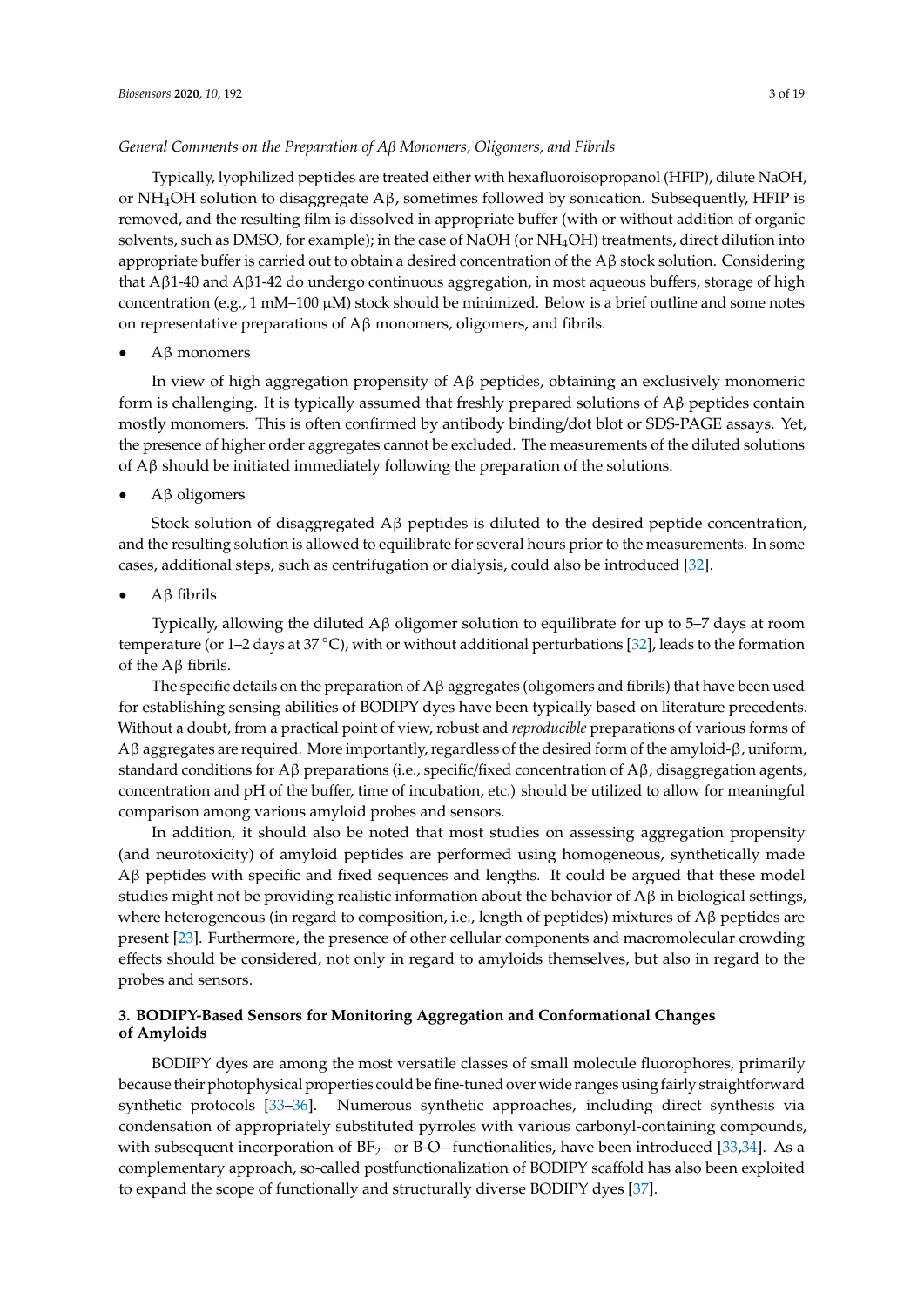#### 3.1. Non-Covalent Interactions of BODIPY Dyes with Aβ Fibrils

The first suggestion that BODIPY dyes could be used for visualizing Aβ fibrillar aggregates [\[38\]](#page-15-9) *3.1. Non-Covalent Interactions of BODIPY Dyes with Aβ Fibrils*  was based on the assumption that by conjugating **BODIPY 1** with proven amyloid-binders (e.g., 4-[2-[4-(methylamino)phenyl]ethenyl]phenol and 4-[2-[4-(methylamino)phenyl]ethynyl]phenol was based on the assumption that by conjugating **BODIPY 1** with proven amyloid-binders (e.g., and their corresponding glycol-containing derivatives, which exhibited low nM binding affinities towards amyloid-β from AD brain homogenates [\[39,](#page-15-10)[40\]](#page-15-11)) could yield novel amyloid sensors and stains **BODIPY 2** and **BODIPY 3** (Scheme [1\)](#page-3-0). However, the ability of these probes to interact with Aβ aggregates is yet to be explored. aggregates is yet to be explored. stating **BODIPY 3** (Scheme 1). However, the ability of the ability of the ability of the ability of the ability of the ability of the ability of the ability of the ability of the ability of the ability of the ability of th

<span id="page-3-0"></span>

**Scheme 1.** Synthesis of BODIPY probes as suggested stains for amyloid aggregates from AD brain. **Scheme 1.** Synthesis of BODIPY probes as suggested stains for amyloid aggregates from AD brain.

 $\mathbf{I}$  should be noted that various synthetic approaches to incorporate styryl functionalities It should be noted that various synthetic approaches to incorporate styryl functionalities onto<br>In second be noted that various synthetic approaches to incorporate styryl functionalities onto BODIPY core have been reported (Scheme [2\)](#page-4-0) [\[41](#page-15-12)[–50\]](#page-15-13). Although styryl-containing pyrroles (Scheme [2A](#page-4-0)) could be used for the synthesis of the corresponding  $\rm BODIPY$  dyes [\[41\]](#page-15-12), synthesis of styryl-containing BODIPYs is more conveniently accomplished by using several relatively straightforward and facile postfunctionalization protocols (Scheme 2B–D). Knoevenagel condensation between methyl-contai[nin](#page-4-0)g BODIPY dyes and appropriate aldehydes have been used as the main route to introduce the alkenyl moieties, mostly in view of the synthetic accessibility and/or commercial availability of the starting materials (Scheme [2B](#page-4-0)) [\[42,](#page-15-14)[43\]](#page-15-15). In addition, incorporation of the formyl group in various positions of the BODIPY core was shown to occur under various sets of conditions (Scheme [2C](#page-4-0)) [\[44](#page-15-16)[–46\]](#page-15-17). Subsequently, these precursors could be converted to styryl-containing BODIPYs via Wittig reaction [\[47\]](#page-15-18), for example. Several other protocols have also been established to directly introduce ethenyl functionalities onto BODIPY scaffold (Scheme [2D](#page-4-0)) [\[48](#page-15-19)[–50\]](#page-15-13). However, the extended conjugation in position 3 and position 5, as opposed to other positions, is typically preferred due to a more pronounced red shift of the emission maxima for these BODIPY derivatives (Scheme [2B](#page-4-0)).

Compared to styryl-containing BODIPY dyes, from the structural and functional diversity points of view, ethynyl-containing BODIPY dyes have received less attention (Scheme [3\)](#page-4-1). BODIPY dyes with ethynyl functionality in the 1, 2, or 3-positions are not particularly stable (Scheme [3A](#page-4-1)) [\[51,](#page-15-20)[52\]](#page-16-0), and thus they should be either silyl-protected (Scheme [3B](#page-4-1)) [\[53\]](#page-16-1) or should be converted to other derivatives [\[51,](#page-15-20)[52\]](#page-16-0). On the other hand, the presence of the ethynyl-group in the *meso* position (directly attached to BODIPY or through an aromatic group), gives thermo- and photo-stable dyes, which could be synthesized in a fairly straightforward manner using commercially available starting materials (Scheme [3C](#page-4-1)) [\[54](#page-16-2)[–57\]](#page-16-3). Considering that some ethynyl- and diyne-containing BODIPY dyes have been used as environment-sensitive probes, primarily reporting on the viscosity fluctuations in various types of media, including biological systems [\[58](#page-16-4)[,59\]](#page-16-5), it could be argued that some of these BODIPY dyes could also have some potential for detecting amyloids.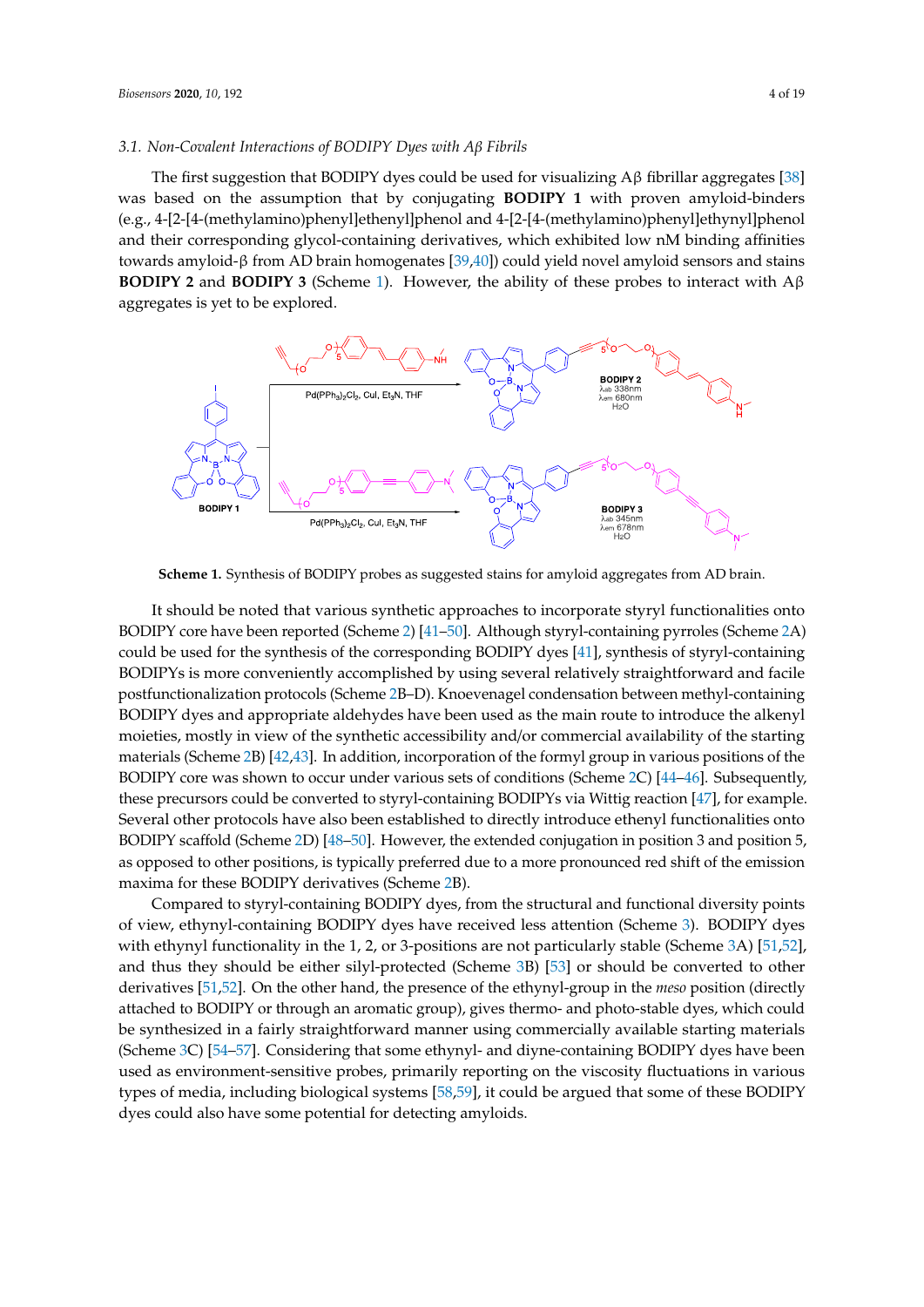<span id="page-4-0"></span>**B**: Knoevenagel condensation e  $C1, C5, C7$ A: styryl-pyrrole synthesis  $C3, C5 = Ar.C1, C7 = b$ aio  $23 C5 C1 - Ar C2 - h$  $683$  $C3, C5, C1, C7 = A$  $\overline{1}$ D: direct olefinati R = 0M NO. 8  $C$ : formylation + Wittig sequence

**Scheme 2.** Some general synthetic approaches towards styryl-containing BODIPY dyes. (**A**) BODIPY **Scheme 2.** Some general synthetic approaches towards styryl-containing BODIPY dyes. (**A**) BODIPY synthesis using styryl-containing pyrrole; (**B**) introduction of extended conjugation on BODIPY synthesis using styryl-containing pyrrole; (**B**) introduction of extended conjugation on BODIPY scaffold by using Knoevenagel condensation; (**C**) a two-step approach to BODIPY dyes with extended conjugation; (**D**) access to styryl-BODIPY dyes via direct olefination of BODIPY scaffolds.

<span id="page-4-1"></span>

**Scheme 3.** Some synthetic approaches towards ethynyl-containing BODIPY dyes. (**A**) synthesis of **Scheme 3.** Some synthetic approaches towards ethynyl-containing BODIPY dyes. (**A**) synthesis of ethynyl-containing BODIPYs from halogenated pyrroles; (**B**) introduction of the ethynyl group on ethynyl-containing BODIPYs from halogenated pyrroles; (**B**) introduction of the ethynyl group on either substituted dipyrromethene or BODIPY scaffold via C-H functionalization; (**C**) one-pot either substituted dipyrromethene or BODIPY scaffold via C-H functionalization; (**C**) one-pot synthesis of ethynyl-containing BODIPY or alkynylation of BODIPY scaffold.

The ability of some styryl-containing BODIPY dyes to interact with Aβ aggregates has been The ability of some styryl-containing BODIPY dyes to interact with Aβ aggregates has been explored in several accounts [\[60](#page-16-6)[–63\]](#page-16-7). In general, a viable probe for detecting and staining Aβ aggregates aggregates from AD homogenates should fulfill the following criteria: (a) a near-IR emission, from AD homogenates should fulfill the following criteria: (a) a near-IR emission, preferably above the preferably above the 650 nm range; (b) specific labeling of the Aβ aggregates, with rapid clearing of 650 nm range; (b) specific labeling of the Aβ aggregates, with rapid clearing of the unbound probe; and (c) change of photophysical characteristics upon binding (i.e., emission intensity, wavelength, etc.).

Initially, **BODIPY 4**, which was prepared following a multi-step procedure from commercially available materials (Scheme [4\)](#page-5-0), was designed to function as both a nuclear (upon incorporation of <sup>125</sup>I) and fluorescent imaging probe for in vitro (and potentially for in vivo) imaging of amyloid aggregates present in AD brains [\[60\]](#page-16-6). **BODIPIY 4** was able to show reasonable in vitro binding affinity (around 100 nM range) towards Aβ1-42 aggregates. This dye showed an emission around 615 nm, thus approaching the characteristics of a viable  $\mathcal{A}\beta$  imaging probe.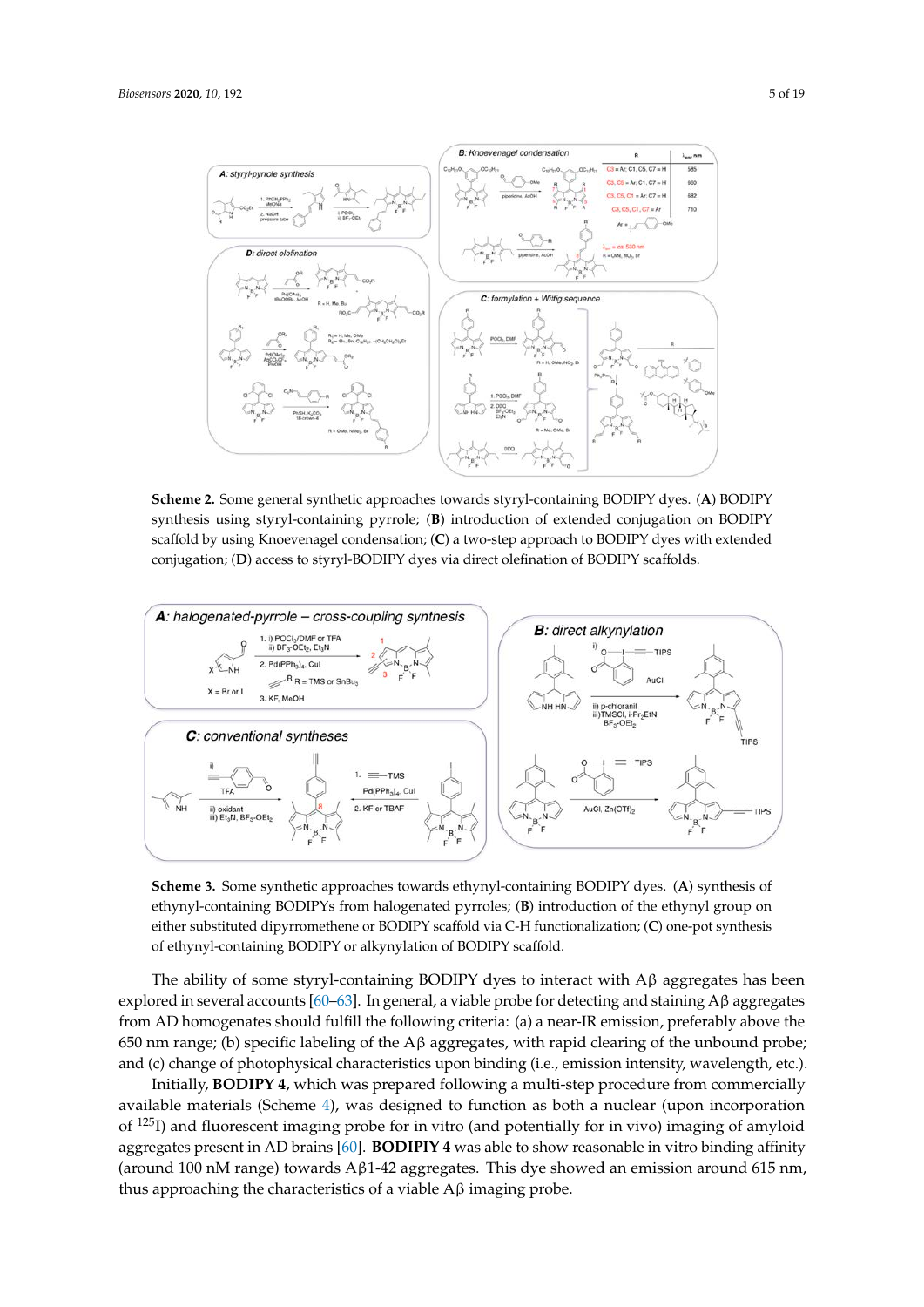<span id="page-5-0"></span>

**Scheme 4.** Synthesis of **BODIPY** 4. <sup>125</sup>I-containing BODIPY could be obtained from the SnBu<sub>3</sub>-BODIPY intermediate upon treatment with Na<sup>125</sup>I.

Subsequent optimization of the structure revealed that incorporation of the dimethylamino group Subsequent optimization of the structure revealed that incorporation of the dimethylamino on the substituent in position 5 could not only produce **BODIPY 5** (Scheme [5\)](#page-5-1) with enhanced in vitro affinity towards Aβ aggregates ( $K_d = 44$  nM, i.e., around 2.5 improvement compared to **BODIPY 4**), but also red shifted the emission maximum closer to the desired near-IR range ( $\lambda_{\rm em} \approx 650$  nm) [\[61\]](#page-16-8). It should also be noted that **BODIPY 5** was synthesized only in two steps from commercially available materials (Scheme [5\)](#page-5-1), which should facilitate the use of this dye in amyloid-related and other applications.

<span id="page-5-1"></span>

**Scheme 5.** Synthesis of **BODIPY 5**. **Scheme 5.** Synthesis of **BODIPY 5**.

Further fine-tuning of the structure of the substituent at position 3 of the BODIPY core, i.e., Further fine-tuning of the structure of the substituent at position 3 of the BODIPY core, i.e., adjusting the nature of the tether between the BODIPY and the amine functionality (essentially adjusting the nature of the tether between the BODIPY and the amine functionality (essentially combing the features of **BODIPY 4** and **BODIPY 5**) yielded **BODIPY**s 6-9 [\(F](#page-6-0)igure 3), which exhibited Aβ-binding affinities in the 20–150 nM range [\[62\]](#page-16-9). Emission of these probes was further red shifted to the desired in vivo imaging studies 700 nm range. Remarkably, these probes showed drastically enhanced emission intensities in the presence of equimolar amounts of Aβ1-42 fibrils, with **BODIPY 9** exhibiting the largest increase of 23-fold. Since emission enhancement in the presence of large excess of bovine serum albumin (BSA; 680 µM) was only around twofold for all **BODIPY**s 6–9, these sensors showed very high specificity for amyloid aggregates [\[62\]](#page-16-9).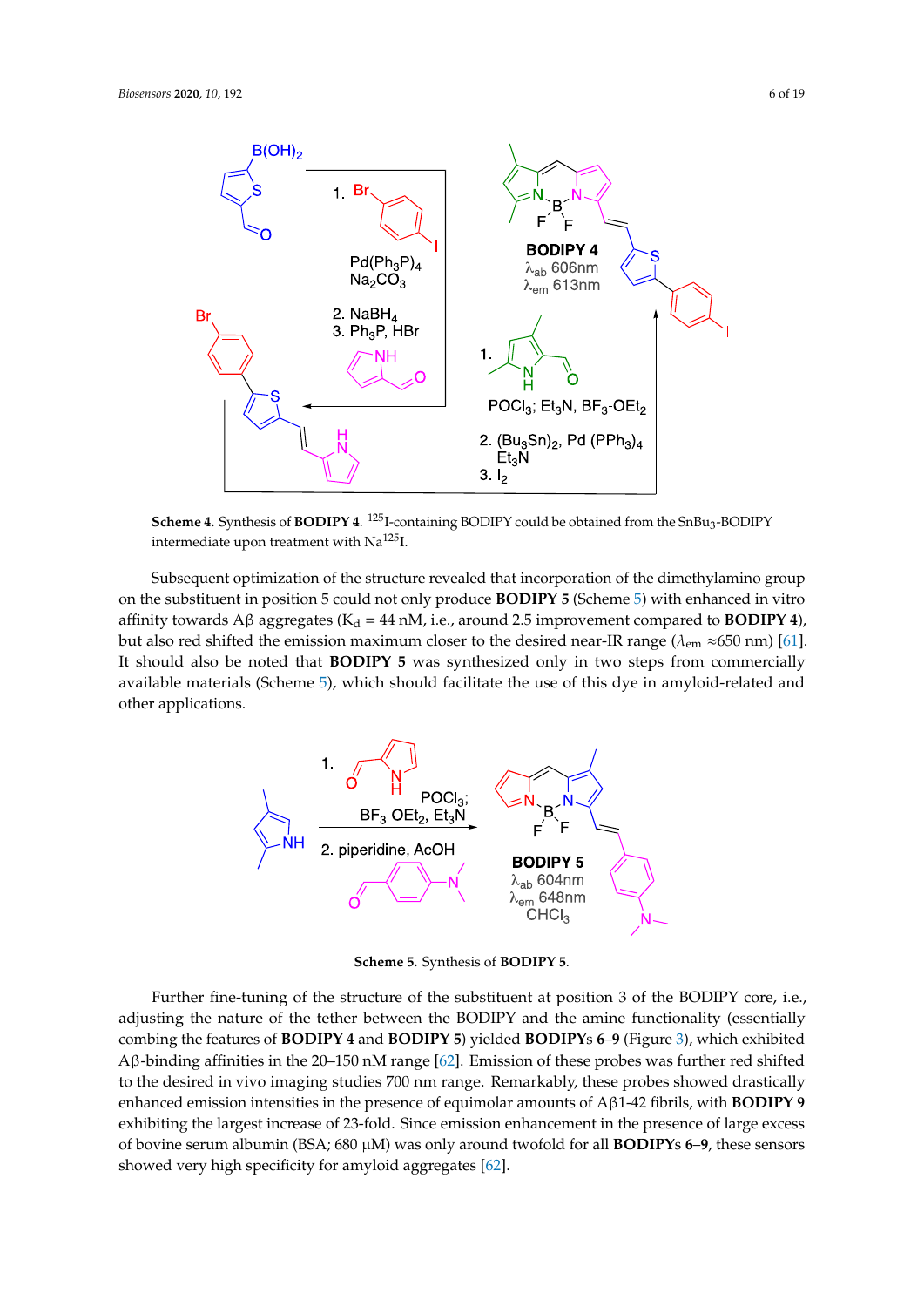<span id="page-6-0"></span>

**Figure 3.** Structures of **BODIPY 6**–**9**. **Figure 3.** Structures of **BODIPY 6–9**.

Subsequent studies focused on exploring the BODIPY probes that featured extended Subsequent studies focused on exploring the BODIPY probes that featured extended conjugation conjugation not only in position 3, and both position 3 and 5, but also in the *meso* position of the not only in position 3, and both position 3 and 5, but also in the *meso* position of the BODIPY core (Figure [4\)](#page-6-1) [\[63\]](#page-16-7). Only a 2–3-fold enhancement of the emission intensity in the presence of  $A\beta$ aggregates was noted in the presence of equimolar amounts of BODIPY sensors. However, due to the extended conjugation, the emission maxima of these dyes were shown to be in the 650–760 nm range. Considering that background interference in this spectroscopic window is typically not appreciable,  $\alpha$  appearing that the position of dimension of dimensional substitution  $\alpha$  and a core had a core had a core had a core had a core had a core had a core had a core had a core had a core had a core had a core had a core smaller fluorescence enhancements by these probes might still be useful. In addition, it appeared that the position of dimethylamino-phenethyl substituent on the BODIPY core had a significant impact on both photophysical properties and affinity towards Aβ1-42 aggregates (Figure 4). Furthermore, it was demonstrated that  $\rm K_d$  values did not correlate directly with the staining ability of these dyes [\[63\]](#page-16-7). For example, **BODIPY 12** and **BODIPY 13** exhibited somewhat close K<sub>d</sub> values (i.e., around 50 nM and 100 nM, respectively), but drastically different staining capabilities. On the other hand, **BODIPY 10** and **BODIPY 12** had somewhat different  $K_d$  values (i.e., around 230 nM and 50 nM, respectively), yet virtually the same staining capacity. However, more detailed structure–activity relationship studies, with a broader scope of BODIPY sensors, might be required to develop general correlations between photophysical properties, and binding capabilities, and binding capabilities, and binding capabilities, and binding capabili photophysical properties, staining capabilities, and binding affinities. affinities.  $\frac{1}{20}$  m,  $\frac{1}{20}$  m,  $\frac{1}{20}$  m,  $\frac{1}{20}$  m,  $\frac{1}{20}$  more detailed capacity. However, more detailed capacity. However,  $\frac{1}{20}$ structure activity relationship studies, with a broader studies of BODIPY sensors, more detailed structure detailed sensors,

<span id="page-6-1"></span>

**Figure 4.** Structures of **BODIPY 10**–**13**. **Figure 4.** Structures of **BODIPY 10–13**.

# *3.2. Non-Covalent Interactions of BODIPY Dyes with Aβ Oligomers 3.2. Non-Covalent Interactions of BODIPY Dyes with A*β *Oligomers*

Soluble Aβ oligomers are considered the most neurotoxic forms of amyloid-β aggregates, Soluble Aβ oligomers are considered the most neurotoxic forms of amyloid-β aggregates, having detrimental effects on various neuronal processes [\[23–](#page-14-4)[27\]](#page-14-5). Due to the transient nature of these species, development of BODIPY probes and sensors for soluble Aβ oligomers is challenging.

Some earlier studies indicated that unmodified BODIPY dyes might not be viable sensors for Some earlier studies indicated that unmodified BODIPY dyes might not be viable sensors for soluble Aβ oligomers, as relatively small (<2–3-fold) emission enhancements for **BODIPY 14** and soluble Aβ oligomers, as relatively small (<2–3-fold) emission enhancements for **BODIPY 14** and **BODIPY 15** (Figure [5A](#page-7-0)) were noted in the present of soluble Aβ1-42 oligomers [\[64\]](#page-16-10). However, the introduction of a triazole-moiety in the *meso* position yielded so-called click-BODIPY dyes and led to appreciable levels (around 10-fold for unordered oligomers, around 40-fold for ordered oligomers) of fluorescent enhancement in the presence soluble oligomeric Aβ1-42 species (Figure 5B). **BODIPY 16** and **BODIPY 17** were able to detect a conformational change from unordered to Thus, **BODIPY 16** and **BODIPY 17** were able to detect a conformational change from unordered to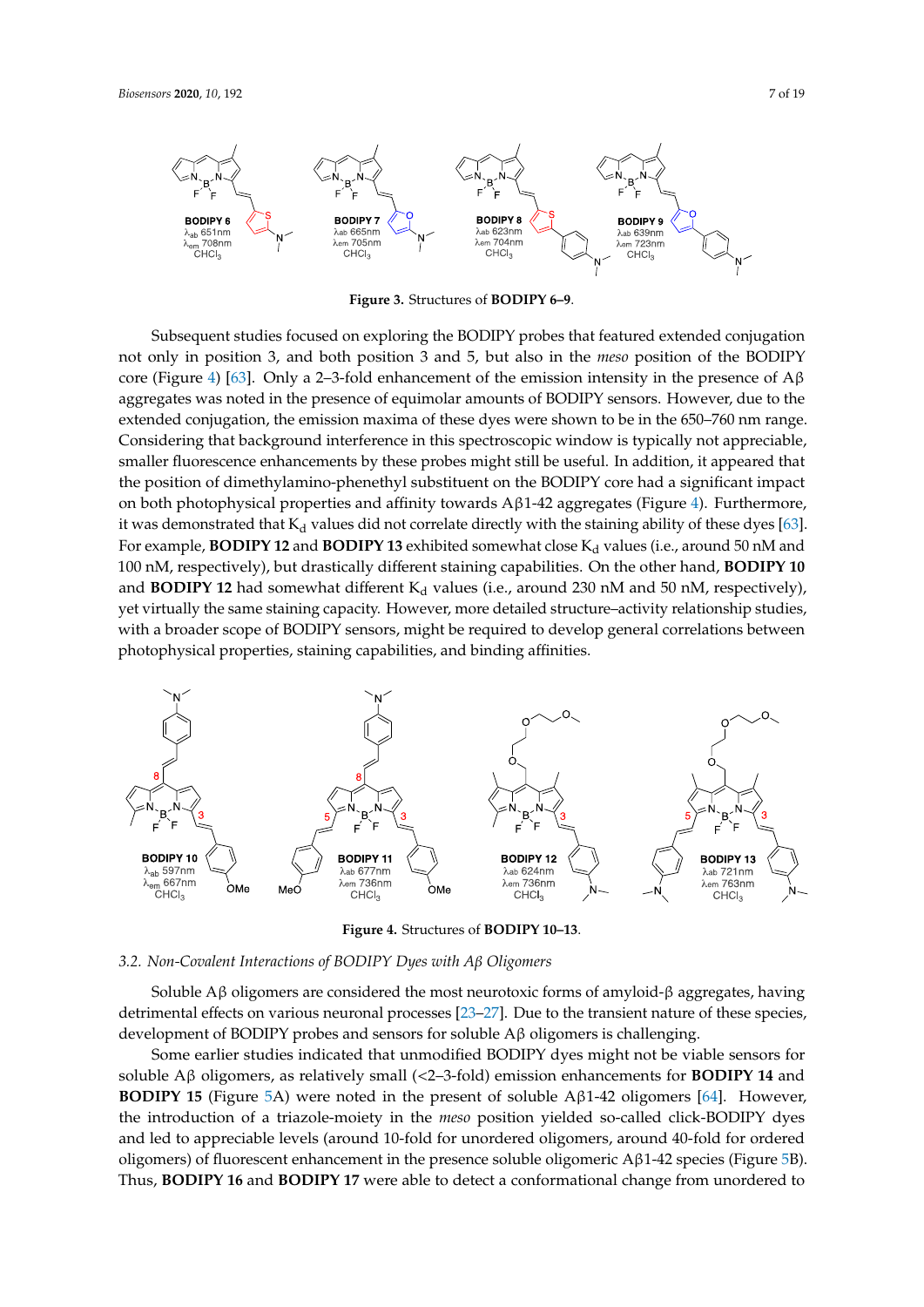ordered, yet still soluble, Aβ1-42 oligomers [\[64\]](#page-16-10). Time-dependent aggregation of Aβ1-42 oligomers monitored by these dyes revealed their ability to sense pre-fibrillar soluble aggregates as a continuous increase (without a lag-phase that is typically noted for ThT [\[65\]](#page-16-11)) of fluorescent intensity was noted (Figure [5C](#page-7-0)). The dye-binding studies were in agreement with circular dichroism (CD) and light-scattering data, which were used to monitor conformational changes of Aβ1-42 oligomers from unordered, less aggregated to ordered, more aggregated, and β-sheet rich form of Aβ1-42 [\[66\]](#page-16-12). Importantly, (a) appreciable levels of emission intensity were achieved in the presence of large excess of Aβ1-42 as compared to the amount of **BODIPY 16** and **BODIPY 17**, and (b) neither of the dyes altered the kinetics of the  $A\beta$  aggregation process.

<span id="page-7-0"></span>

Figure 5. Structures of BODIPY 14-17(A), emission enhancement (B), and the time-dependent response (C) of **BODIPY 16** in the presence of unordered and ordered soluble amyloid-β peptide (Aβ)1-42 (Aβ)1-42 oligomers. Media: Tris buffer (10 mM, pH 8.7). oligomers. Media: Tris buffer (10 mM, pH 8.7).

Thus, **BODIPY 16** was recently used in a dye-binding assay to evaluate the effect of several Thus, **BODIPY 16** was recently used in a dye-binding assay to evaluate the effect of several peptide inhibitors of Aβ1-42 oligomerization and fibrillization [\[67\]](#page-16-13). Significantly, **BODIPY 16** assay was contrasted with ThT-based assay [\[66](#page-16-12)[,67\]](#page-16-13), thus highlighting a complementary nature of both dyes and demonstrating the need for availability of multi-sensor approaches when addressing complex amyloid-related processes.

 $\mathbf{r}_1$  changes of The Theory in initial  $\mathbf{r}_1$  in the recognized over initial  $\mathbf{r}_2$ ThT, being a fibril-specific sensor [\[66](#page-16-12)[,67\]](#page-16-13) (as evidenced by the lag phase, i.e., no significant changes of ThT's fluorescence intensity was observed over initial 5–6 h) [\[67\]](#page-16-13), could not recognize oligomeric Aβ1-42 species, which were present at the early stages of Aβ aggregation, and as such ThT might not be suitable for evaluation of inhibitors of early stages of amyloid aggregation/oligomerization. On the contrary, and consistently with a previous account [\[64\]](#page-16-10), continuous increase of **BODIPY 16** intensity was noted over 15 h of aggregation of Aβ oligomers, thus suggesting that this sensor could  $\frac{1}{2}$  mas however of the H or appropriate of  $\frac{1}{2}$  for  $\frac{1}{2}$  fibrical formation of  $\frac{1}{2}$ detect early stage Aβ aggregates [\[67\]](#page-16-13). In fact, using **BODIPY 16** assay, it was possible to identify a compound that could interfere with early stage, i.e., oligomeric Aβ1-42 aggregates, which, however, was inefficient in suppressing formation of Aβ1-42 fibrillar aggregates (which was assessed by using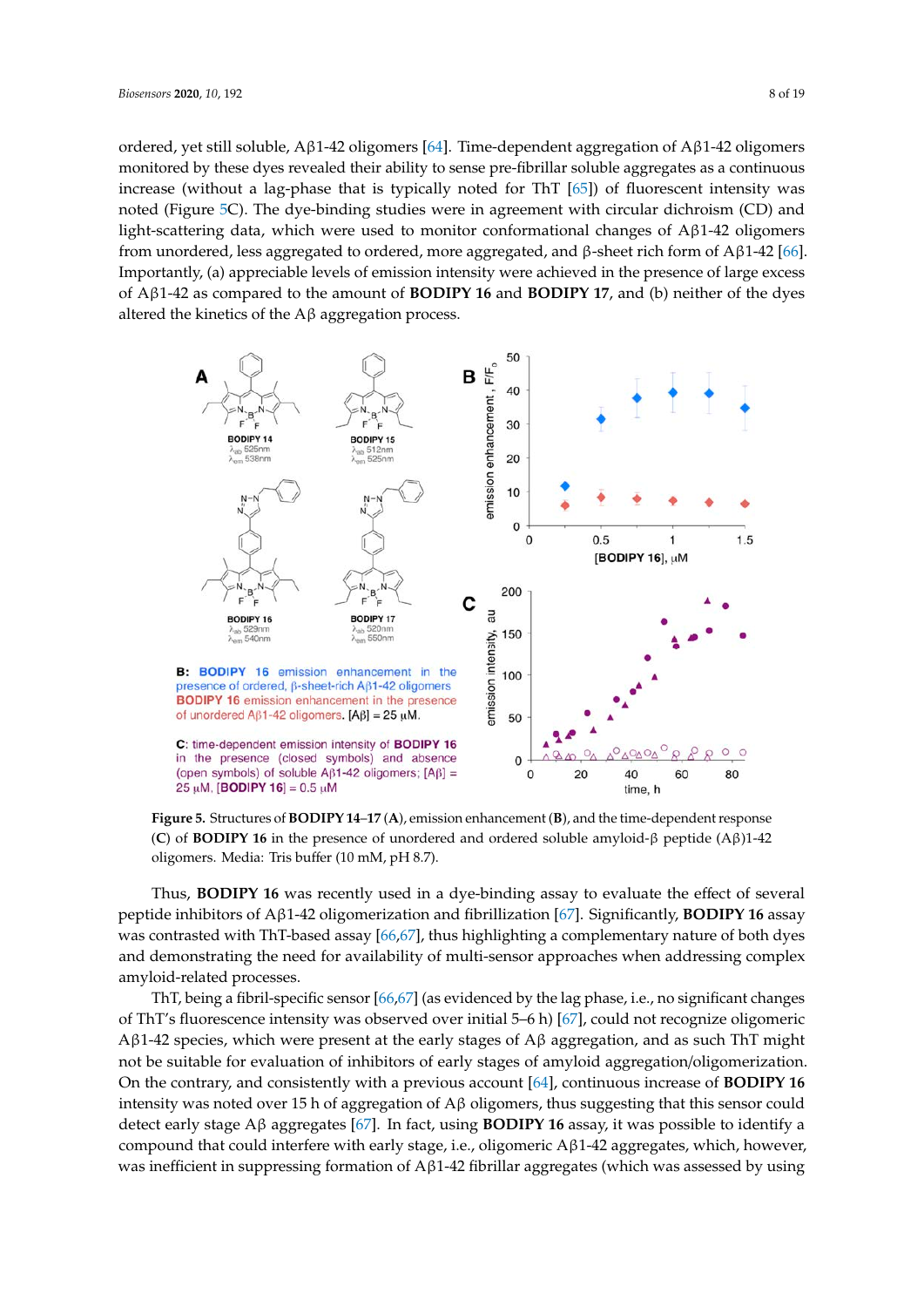a complementary ThT-based assay). This example further illustrates the need for readily accessible, multi-targeting dye-binding assays for screening the inhibitors of various  $A\beta$  aggregation processes.

**BODIPY 18** was introduced as an  $\mathbf{A}\beta1-40$  oligomer-specific probe (Figure [6\)](#page-8-0) [\[68\]](#page-16-14). This dye was prepared in several moderate-to-high yield synthetic steps [\[68–](#page-16-14)[70\]](#page-16-15), and it was selected using a diversity-oriented fluorescent library approach [\[71\]](#page-16-16). The specificity of this sensor towards oligomeric form of Aβ1-40 was around 2–3-fold higher than that towards monomeric and fibrillar Aβ1-40 species (Figure [6\)](#page-8-0). On the contrary, ThT exhibited a strong preference toward fibrillar Aβ-40, with drastically higher levels of emission enhancements, when compared to **BODIPY 18** (Figure [6\)](#page-8-0). Even though only a ninefold increase of the fluorescence intensity and a relatively low affinity (K<sub>d</sub> = 480 nM) towards oligomeric Aβ1-40 was observed, **BODIPY 18** was proven to be a viable in vivo probe, capable of crossing the brain–blood barrier and successfully staining Aβ deposits in the transgenic mouse brain.  $\frac{1}{\sqrt{2}}$ 

<span id="page-8-0"></span>

Figure 6. Synthesis of BODIPY 18 (A), and emission intensities of BODIPY 18 and ThT in the presence of various forms of Aβ1-42 (**B**) selectivity (left) and emission enhancement (right) towards particular forms of  $Aβ$ .

<span id="page-8-1"></span>**Aza-BODIPY** dye (Figure 7) is a viable near-IR analogue of BODIPY dyes with a broad range of Aza-BODIPY dye (Figure [7\)](#page-8-1) is a viable near-IR analogue of BODIPY dyes with a broad range of applications [\[72\]](#page-17-0). This dye was shown to differentiate between unordered and ordered conformations of  $A\beta$ 1-42 oligomers, as around 2.5-fold difference in emission intensity (with emission enhancements of sixfold for unordered oligomers, and around 16-fold for ordered oligomers) was noted [\[73\]](#page-17-1). Similar to click-BODIPY dyes (Figure [5\)](#page-7-0), only small amounts of aza-BODIPY were required to attain significant  $\epsilon$  on the synthesized in a relatively system in a relatively facile and  $\epsilon$  of  $\epsilon$  and  $\epsilon$  facile and  $\epsilon$  facile and  $\epsilon$  facile and  $\epsilon$  facile and  $\epsilon$  facile and  $\epsilon$  facile and  $\epsilon$  facile and  $\epsilon$  facile and  $\$ emission enhancement in the presence of A $\beta$ 1-42 oligomers. Considering that these types of dyes could be synthesized in a relatively facile and straightforward manner [\[72,](#page-17-0)[73\]](#page-17-1), **aza-BODIPY** and its analogues should be viable complements to BODIPY dyes for amyloid sensing. r aye (Figure Z appliers, as around 2.9-joid universitie in emission intensity (while emission emia **ancement in the presence of Aβ1-42 ongomers. Considering that these ty** BODIPY dyes for amyloid sensing.



Figure 7. Structure of aza-BODIPY dye; Tris buffer (10 mM, pH 8.6).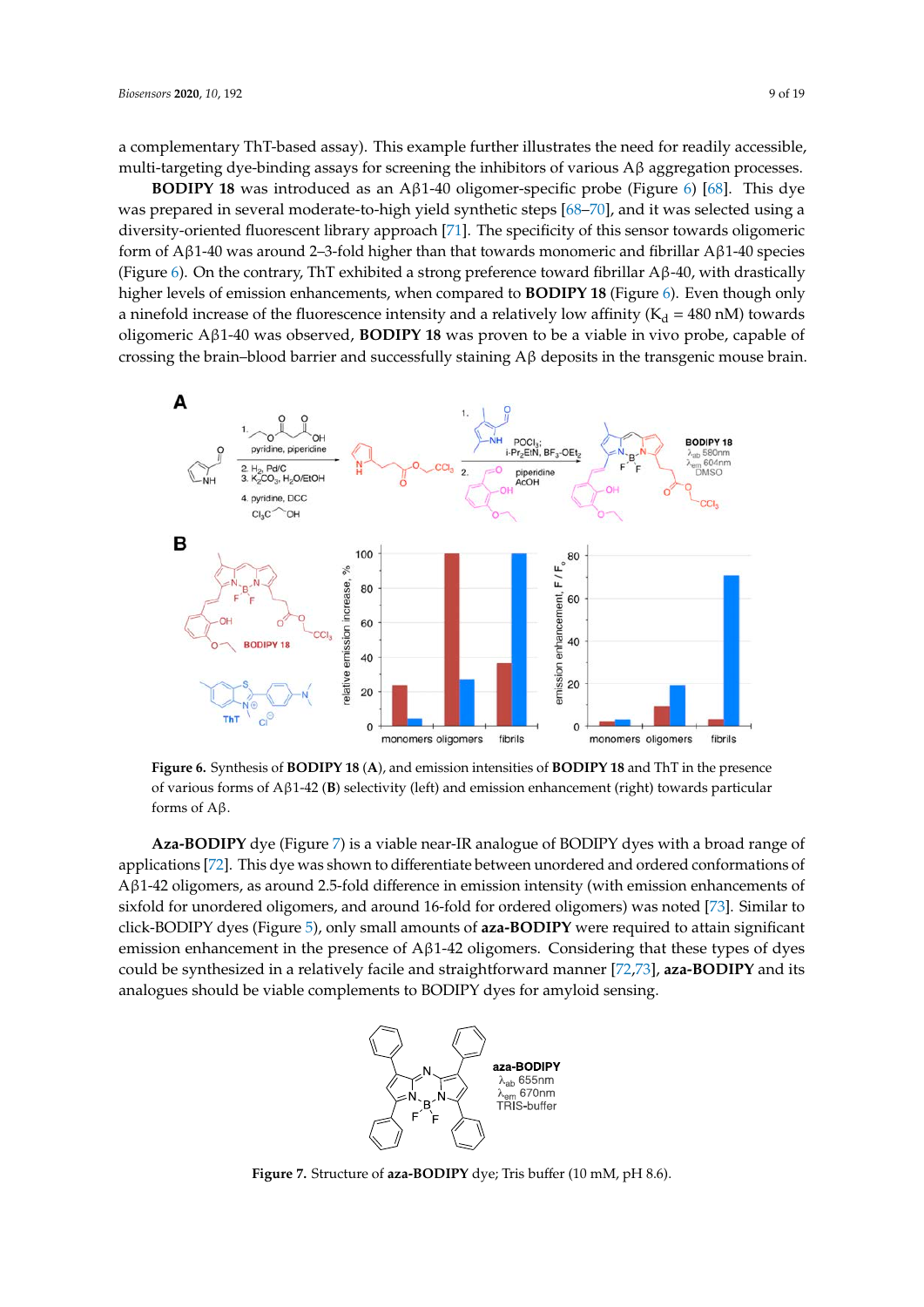#### *3.3. Photoinduced Electron Transfer-Based BODIPY Sensors*

Ability to modulate fluorescent processes, including photoinduced electron transfer (PET) and fluorescence resonance energy transfer (FRET), by adjusting the structure of the fluorophores is of the outmost importance in designing and developing efficient fluorescence-based sensors. A number of BODIPY probes, which operate under PET mechanism that allows for molecular and ionic sensing, have been reported  $[74–76]$  $[74–76]$ .

PET-based **BODIPY 19** was reported to sense Aβ fibrillar aggregates [\[77\]](#page-17-4). Specifically, a gradual decrease (over 5.5-fold at the highest concentration of Aβ) of the fluorescent intensity was observed when **BODIPY 19** (2 μM) was treated with increasing amounts of Aβ1-42 (from 0 to 2.9 μM). Notably, a similar quenching behavior was observed when **BODIPY 19** was treated with increasing amounts of Cu(II). Although the specific details on the emission-quenching mechanism remain to be clarified, it end in the specific details are the summer of the considering increasing and examination considering was suggested that the quenching mechanism was related to PET and FRET processes. Considering that the photophysical properties (along with metal-binding capability and biological activities) of the isomeric **BODIPY 20** were drastically different from those of **BODIPY 19** [\[78,](#page-17-5)[79\]](#page-17-6), it could be argued that conformational changes, i.e., shape, distance between BODIPY, and chelating group, might be occurring upon interaction with amyloid aggregates, thus triggering the PET-quenching mechanism. remain to be considered that the quenching mechanism was related to PET and FRET processes. Consider

The role of dipicolyl moiety in the interaction with  $A\beta$  has yet to be fully investigated, and only **BODIPY 21** (Figure [8\)](#page-9-0) has shown some affinity towards Aβ aggregates (Zn<sup>2+</sup>-**BODIPY 21** complex exhibited  $EC_{50} = 650$  nM, and around fourfold increase of emission intensity in the presence of Aβ fibrils, albeit without any significant staining ability) [\[80\]](#page-17-7). It should be noted, however, that **BODIPY 21** was designed as a tau-protein-specific probe. **21** was designed as a tau-protein-specific probe. fitting the state with state with state and ability) [80]. It should be noted, however, that **BODI**P

<span id="page-9-0"></span>

Figure 8. Structures of BODIPY 19-21 (BODIPY 20 had not been tested as an amyloid sensor).

Thus, it is plausible that quenching of **BODIPY 19** fluorescence, upon interaction with Aβ1-42 Thus, it is plausible that quenching of **BODIPY 19** fluorescence, upon interaction with Aβ1-42 fibrils, was due to change of the distance and/or orientation between the metal-chelating group and fibrils, was due to change of the distance and/or orientation between the metal-chelating group and the BODIPY core, rather than due to specific interactions of the amyloids with the metal-chelating group.

i<br>Groupe In support of the aforementioned assumption, the emission intensity of aniline-containing<br>
In support of the aforementioned assumption, the emission intensity of aniline-containing **BODIPY 22** upon interaction with Aβ aggregates was suggested to depend on the distance between **BODIPY 22** upon interaction with Aβ aggregates was suggested to depend on the distance between the aniline and BODIPY group [\[81\]](#page-17-8). Specifically, in the free form, **BODIPY 22** was in a more compact conformation (that minimized the interactions of the hydrophobic BODIPY with the aqueous, hydrophilic media), which led to the quenching of the emission by the electron pair of the amine. On hydrophilic media), which led to the quenching of the emission by the electron pair of the amine. On the other hand, binding to Aβ aggregates induced a more elongated conformation, which reduced or prevented PET quenching and led to increased fluorescence as a function of increasing concentration prevented PET quenching and led to increased fluorescence as a function of increasing concentration of of Aβ (Figure 9). This concept was further supported by an accompanying model study in which Aβ (Figure [9\)](#page-10-0). This concept was further supported by an accompanying model study in which gradual increase of steric constrains around aniline moieties, which were covalently tethered to BODIPY core, led to gradual increase of the emission intensity [\[81\]](#page-17-8).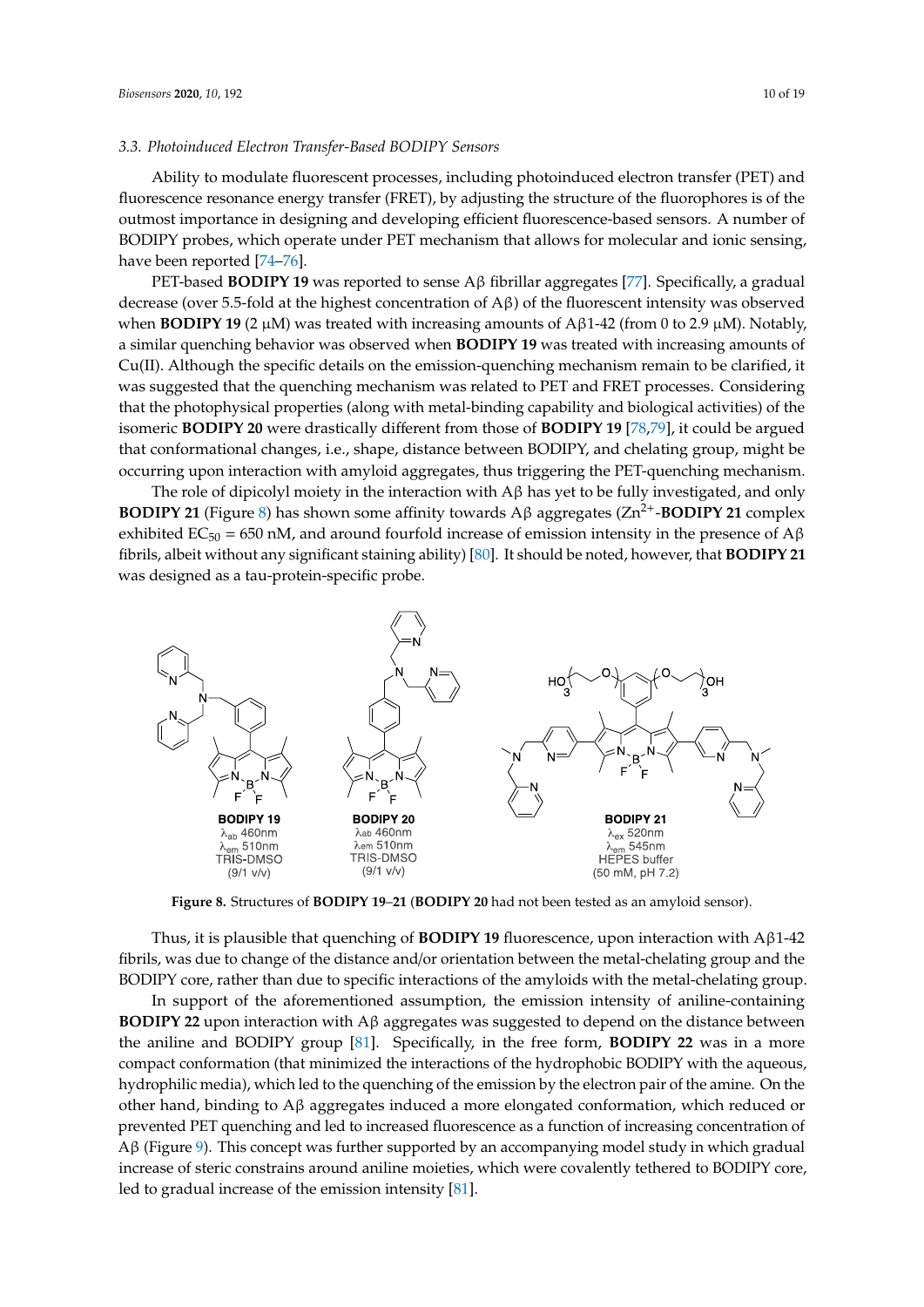<span id="page-10-0"></span>

Figure 9. Structures of photoinduced electron transfer (PET)-based BODIPY 22 and BODIPY 23 sensors.

incorporation of conjugation in position 3, resulted in a superior PET-based **BODIPY 23** sensor (Figure 9) [\[82\]](#page-17-9). Importantly, the interactions with monomeric, oligomeric, and fibrillar Aβ species were investigated. In the absence of Aβ, **BODIPY 23** was shown to be non-emissive in aqueous media. However, upon addition of increasing amounts of Aβ1-42 species, substantial increase of the emission intensity was noted, albeit with a relatively small differentiation among various forms of Aβ1-42: the fluorescence increase was 18-fold for monomers, 26-fold for oligomers, and 21-fold for fibrils. It should be pointed out that binding affinities of **BODIPY 23** towards various Aβ1-42 species were distinct, showing some preference for oligomeric Aβ1-42 (18 nM towards monomers, 6 nM toward oligomers, and 27 nM for fibrils). Importantly, during staining of the brain slices from AD mice, the staining ability of **BODIPY 23** was similar to staining ability of ab2454 antibody that could recognize various forms of Aβ1-42 [\[82\]](#page-17-9). Subsequently, replacing an aniline group with tetrahydoquinoxaline moiety, along with

#### recognize various forms of Aβ1-42 [82]. *3.4. BODIPY–Amyloid Interactions in Membrane Environments*

Alteration of structural integrity of biomembranes by amyloids has been the subject of numerous studies, which established a complex nature of interactions between amyloids and membranes and their components [\[83,](#page-17-10)[84\]](#page-17-11). Thus, studies on the fibrillization and oligomerization processes of amyloid-β in the membrane environments should aid in the further understanding of amyloid-related toxicities.

Viscosity-sensitive **BODIPY 24** (Figure [10\)](#page-11-0), which has been widely used as a probe to measure viscosity in membrane environments [\[85\]](#page-17-12), was utilized to assess the effect of Aβ oligomers and fibrils on the Aβ-induced viscosity changes in several types of biomembranes, on the basis of the changes of **BODIPY 24** lifetimes [\[86\]](#page-17-13). Specifically, giant plasma membrane vesicles as well as live cells, such as HeLa cells and SH-SY5Y, which are generally used as model systems for neurodegenerative diseases, were utilized. In the presence of Aβ oligomers, after a few hours, membrane viscosities of giant vesicles, HeLa cells, and SH-SY5Y cells were reduced by around 30, 15, and 15%, respectively. Notably,  $\,$ such changes in viscosity did not result in any visible changes in the morphology of the vesicles and cells. On the contrary, Aβ fibrils did not alter the membrane viscosity of HeLa and SH-SY5Y cells, as no appreciable changes in **BODIPY 24** fluorescence lifetimes were noted [\[86\]](#page-17-13).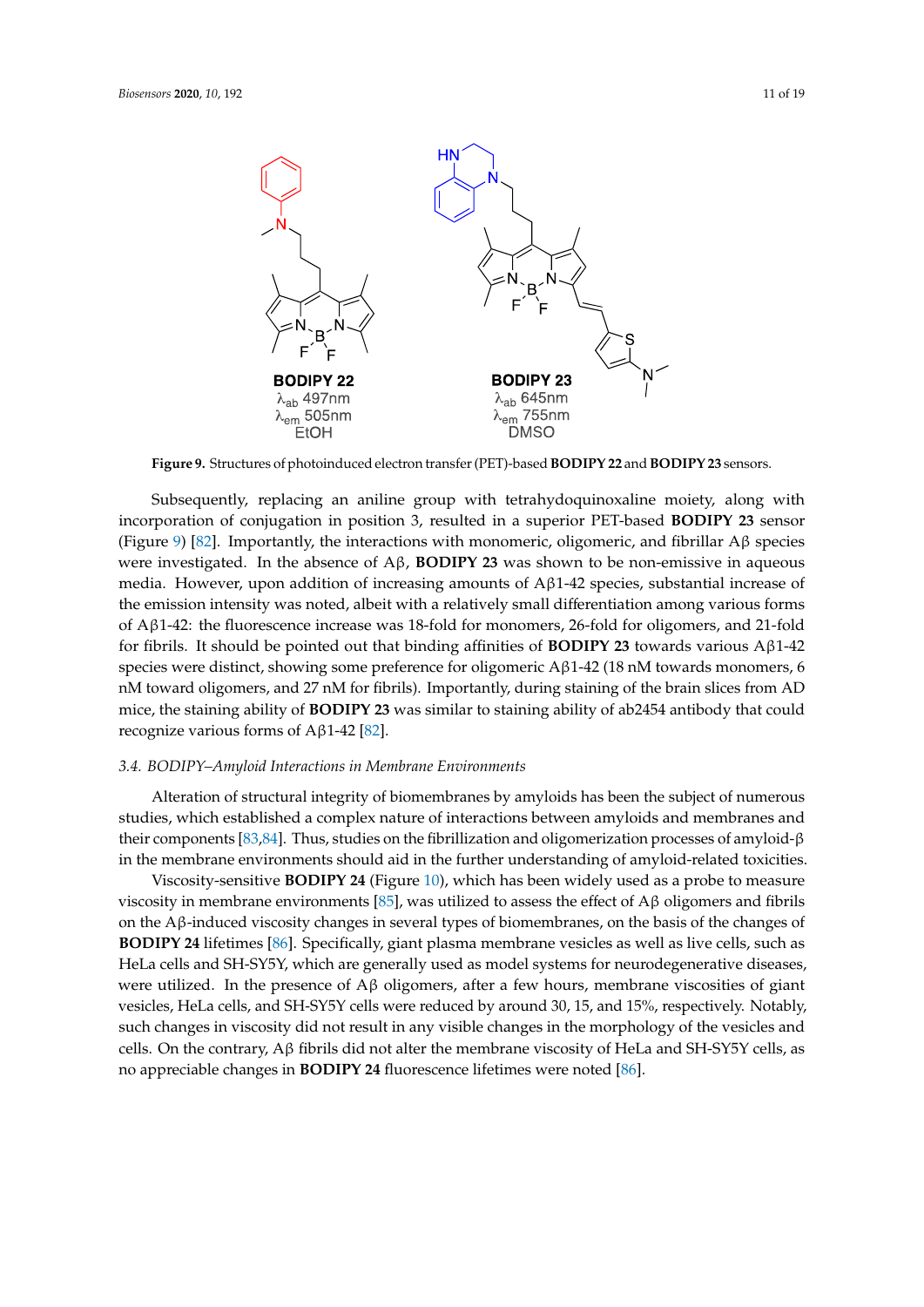

 $\lambda_{ab}$  500nm 516nm  $\lambda_{\sf em}$ **DMSO** 

**BODIPY 24** 

**Figure 10.** Structure of **BODIPY 24**. **Figure 10.** Structure of **BODIPY 24**.**Figure 10.** Structure of **BODIPY 24**.

<span id="page-11-0"></span>Significantly, by using this BODIPY probe, it was shown that a neuroprotecting peptide could suppress the ability of Aβ1-42 oligomers to alter membranes' viscosity of SH-SY5Y cells [\[86\]](#page-17-13). This result indicated that, similar to using dye-biding assays to screen for small molecule inhibitors of  $A\beta$ aggregation, utilization of BODIPY-based rotors, i.e., viscometers, could provide an additional parameter for assessing the neuroprotecting effects of various molecules directly in biologically relevant environments. relevant environments.

#### *3.5. Covalent BODIPY-Aβ Probes 3.5. Covalent BODIPY-A*β *Probes 3.5. Covalent BODIPY-Aβ Probes*

Fluorescently-labeled A $\beta$ 1-40 and A $\beta$ 1-42 peptides have been widely used to study amyloid self-assembly processes as well as to investigate the amyloid  $\beta$ -related neurotoxicities [\[87](#page-17-14)[–94\]](#page-18-0). It should be noted, however, that some recent studies indicated that the nature of fluorescent groups that are covalently linked to  $\mathbf{A}\beta$  peptides might have a profound effect on the aggregation profile of  $\mathbf{A}\beta$  [\[95](#page-18-1)[,96\]](#page-18-2). Importantly, size of the fluorescent labels might not be the major factor that is contributing to the altered aggregation kinetics of  $A\beta$  species. Notably,  $A\beta$ 1-42, which was labeled with **BODIPY 25** (Figure [11\)](#page-11-1), was found to be the most prone to aggregation [\[95\]](#page-18-1). Thus, these studies highlighted the fact that even reasonable assumptions and expectations with regard to the impact of the probe on the properties of labeled amyloids (such as incorporation of uncharged amino acids in the unstructured regions of  $A\beta$  for dye conjugation, for example) should be verified using not only imaging, but also spectroscopic techniques, e.g., fluorescence correlation spectroscopy [\[95\]](#page-18-1), which is typically used to assess various parameters of biomacromolecular interactions and protein aggregation processes [\[97\]](#page-18-3). self-assembly processes as a to investigate the american process and amy amy long investigation in the among the among the among the among the among the among the among the among the among the among the among the among th

<span id="page-11-1"></span>

**Figure 11.** Structure of **BODIPY 25**; the portion shown in blue is conjugated to Aβ1-42. **Figure 11.** Structure of **BODIPY 25**; the portion shown in blue is conjugated to Aβ1-42.

focused on investigating the role of various membrane components on the aggregation of mutants of  $A\beta$ 1-40 [100]. Thiol-specific **BODIPY 26** was introduced on the cysteine-containing (in positions 2, 12, and 26)  $A\beta$ 1-40 peptides, and together with BODIPY-labeled gangliosides (**BODIPY 27** shown 2, 12, and 26) Aβ1-40 peptides, and together with BODIPY-labeled gangliosides (BODIPY 27 shown as a representative example), lipids, and fatty acids, the behavior of amyloid- $\beta$  in membrane- and In view of the importance of  $A\beta$ -ganglioside interactions for AD [\[98,](#page-18-4)[99\]](#page-18-5), one earlier study focused on investigating the role of various membrane components on the aggregation of mutants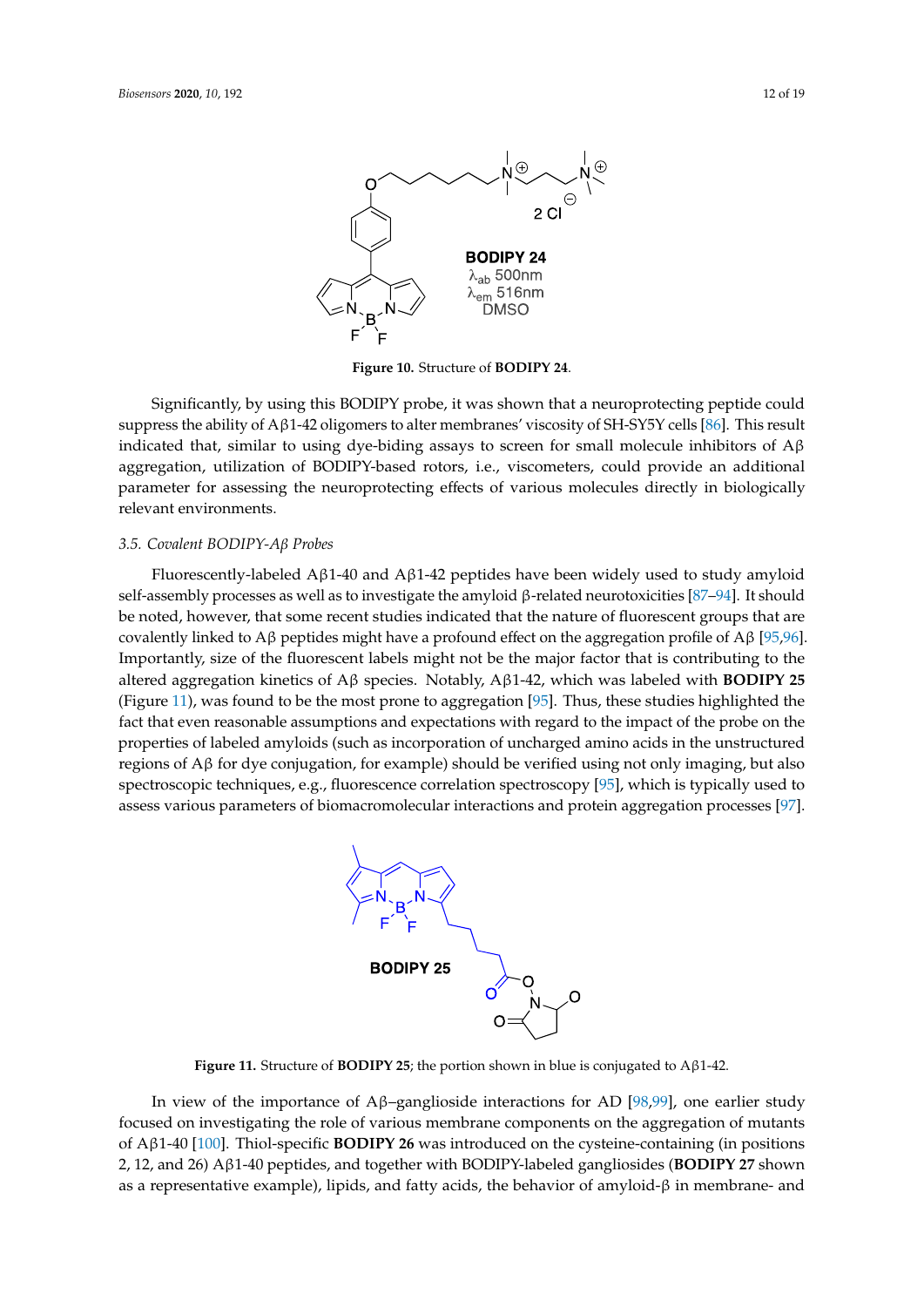*micelle-like environments were investigated using various fluorescence methods, e.g., emission,* steady-state fluorescent anisotropy and fluorescent lifetime measurements (Figure [12\)](#page-12-0). It was demonstrated that gangliosides could be controlling the modes of Aβ–membrane and Aβ–micelle interactions [\[100\]](#page-18-6). interactions [100].  $\frac{100}{8}$  $\frac{1}{200}$ 

<span id="page-12-0"></span>

**Figure 12.** Structures of **BODIPY 26** (the portion shown in blue is conjugated to Aβ1-40) and **Figure 12.** Structures of **BODIPY 26** (the portion shown in blue is conjugated to Aβ1-40) and **BODIPY 27** (shown in red).

Recently, in order to assess microviscosity fluctuations upon amyloid aggregation, **BODIPY 28** Recently, in order to assess microviscosity fluctuations upon amyloid aggregation, **BODIPY 28** was conjugated with A $\beta$ 1-42 [\[101\]](#page-18-7) (Figure [13\)](#page-12-1). This covalent attachment assured that this rotor—with rotor—with these fluorescence lifetimes being sensitive to viscosity fluctuations within the these fluorescence lifetimes being sensitive to viscosity fluctuations within the environment—could  $\epsilon$  report on the viscosity changes that are taking place in a close proximity of  $A\beta$ , thus providing valuable information about specific  $A\beta$  interactions with cellular components. Conjugation was conducted using naturally present lysine residues as well as the N-terminus of  $A\beta1-42$  to produce single labeled BODIPY 28-Aß1-42 construct. It should be pointed out that some of the free BODIPY could not be removed from the **BO[DIPY](#page-18-7) 28**-Aβ1-42 conjugate [101]. Even though the aggregation profiles of Aβ1-42 and **BODIPY 28-**Aβ1-42 appeared to be the same, as judged by tyrosine quenching assays and time-dependent TEM imaging, it is also possible that incorporation of BODIPY dye could be inducing some aggregation of Aβ, which leads to the entrapment of **BODIPY 28**. raciculations with the environment to viscosity fluctuations within the environment entrapment of **BODIPY 28**.

<span id="page-12-1"></span>

Figure 13. (A) Structure of BODIPY 28 (only structure in green is covalently attached to an N-containing residue of  $A\beta$ 1-42). (B) A schematic representation of time-dependent fluorescence lifetime changes of are only to guide the eye through the data points. The absence and presence and presence and presence and pres<br>In the absence and presence of SH-SY5Y cell; the thin lines of SH-SY5Y cell; the thin lines of SH-SY5Y cell; th eye through the data points. **BODIPY 28**–Aβ1-42 in the absence and presence of SH-SY5Y cell; the thin lines are only to guide the

the fluorescence lifetime of **BODIPY 28** (Figure 13). Significantly, time-dependent microviscosity Oligomerization of the **BODIPY 28**–Aβ1−42 construct was monitored following the changes in Oligomerization of the **BODIPY 28**-Aβ1−42 construct was monitored following the changes in the fluorescence lifetime of **BODIPY 28** (Figure [13\)](#page-12-1). Significantly, time-dependent microviscosity changes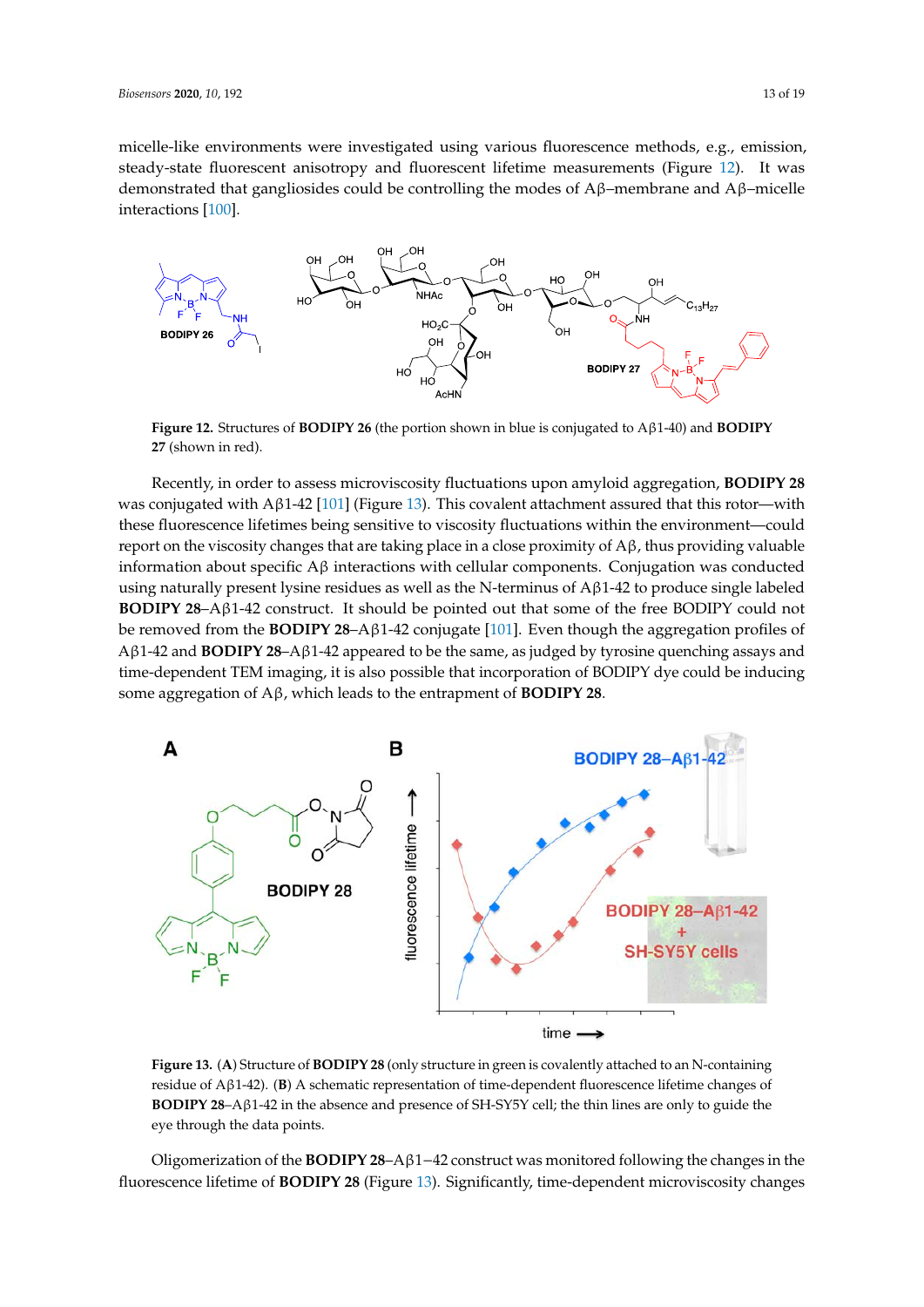upon self-assembly of Aβ1-42 and/or interactions of Aβ1-42 with cellular components were shown to be drastically different from those observed upon oligomerization (aggregation) of **BODIPY 28**–Aβ1-42 in vitro [\[101\]](#page-18-7). Although the specific details of the  $\text{A} \beta$  self-assembly in cellulo remain to be clarified, the results unambiguously illustrated both complex nature of amyloid interactions and the need for better model systems for in vitro, i.e., in spectroscopic cell (in cuvetto) types of studies.

#### **4. Conclusions**

Immense structural and functional complexity of amyloid interactions requires access to probes and sensors, which possess tunable, diverse characteristics. Arguably, virtually unsurpassed versatility of BODIPY dyes, with regard to synthesis and tunable photophysical properties, makes them one of the privileged scaffolds for the development of probes and sensors for amyloids. Available literature accounts have already firmly established the ability of these dyes to sense various fibrillar and oligomeric forms of Aβ peptides (Table [1\)](#page-13-0), not only in relatively simple model buffer conditions, but also in in vitro; in cellulo; ex vivo; and, most importantly, in vivo settings.

<span id="page-13-0"></span>**Table 1.** A list of BODIPY sensors used to date to detect Aβ peptide species.

| $A\beta$              | <b>BODIPY</b>       | Reference |
|-----------------------|---------------------|-----------|
| Fibrils/aggregates/AD |                     |           |
| homogenates           |                     |           |
|                       | BODIPY 4            | [60]      |
|                       | <b>BODIPY 5</b>     | [61]      |
|                       | BODIPY 6-9          | [62]      |
|                       | <b>BODIPY 10-13</b> | [63]      |
|                       | <b>BODIPY 19</b>    | [77]      |
|                       | <b>BODIPY 21</b>    | [80]      |
|                       | <b>BODIPY 22</b>    | [81]      |
|                       | <b>BODIPY 24</b>    | [85]      |
| Oligomers             |                     |           |
|                       | <b>BODIPY 16</b>    | [64, 67]  |
|                       | BODIPY 18           | [68]      |
|                       | <b>BODIPY 23</b>    | [82]      |
|                       | BODIPY 24           | [85]      |

These studies should provide fruitful foundation for further improvements of sensing ability of BODIPY dyes, not only towards Aβ peptides, but also other types of amyloids. Considering ever-improving synthetic methods allowing for introduction of ever-expanding functionalities, it is highly likely that BODIPY dyes could be the torch that lights the path to solve the challenging problems of amyloids' behavior in various types of environments.

**Funding:** This research was funded in part by National Institutes of Health, NIH, grant number 1R15GM135900-01.

**Acknowledgments:** The author would like to thank NIH (1R15GM135900-01, R15AG038977) and Texas Christina University (Department of Chemistry and Biochemistry, TCU-RCAF fund, and TCU-SERC grants for undergraduate research) for financial support of research activities in the area of small molecule fluorophore–amyloid interactions.

**Conflicts of Interest:** The author declares no conflict of interest.

#### **References**

- 1. Selkoe, D.J. Folding proteins in fatal ways. *Nature* **2003**, *426*, 900–904. [\[CrossRef\]](http://dx.doi.org/10.1038/nature02264)
- 2. Bacciantini, M.; Giannoni, E.; Chiti, F.; Baroni, F.; Formigli, L.; Zurdo, J.; Taddei, N.; Ramponi, G.; Dobson, C.M.; Stefani, M. Inherent toxicity of aggregates implies a common mechanism for protein misfolding disease. *Nature* **2002**, *416*, 507–511. [\[CrossRef\]](http://dx.doi.org/10.1038/416507a) [\[PubMed\]](http://www.ncbi.nlm.nih.gov/pubmed/11932737)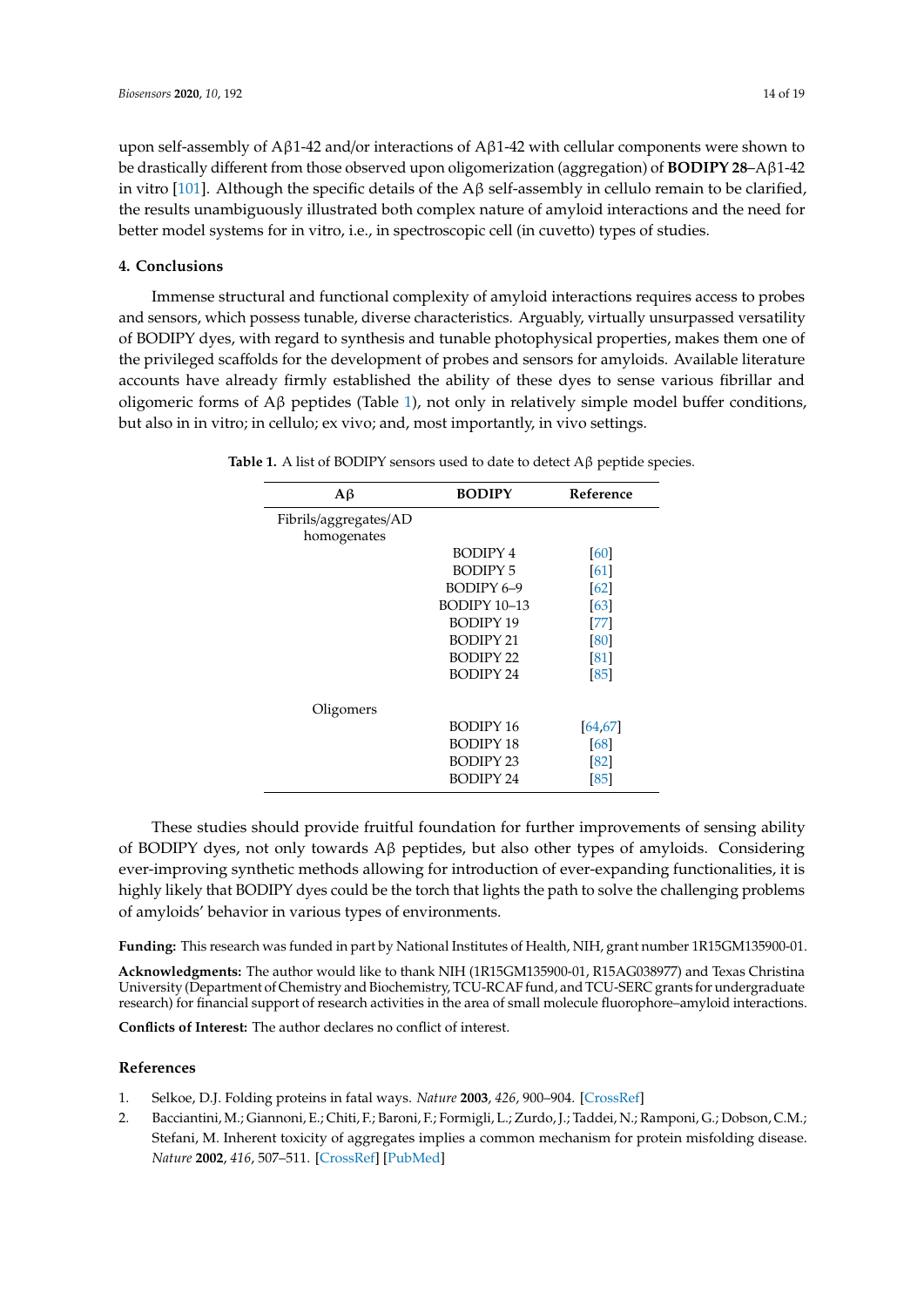- 3. Knowles, T.P.J.; Vendruscolo, M.; Dobson, C.M. The amyloid state and its association with protein misfolding diseases. *Nat. Mol. Cell Biol.* **2014**, *15*, 384–396. [\[CrossRef\]](http://dx.doi.org/10.1038/nrm3810) [\[PubMed\]](http://www.ncbi.nlm.nih.gov/pubmed/24854788)
- 4. Chiti, F.; Dobson, C.M. Amyloid formation by globular proteins under native conditions. *Nat. Chem. Biol.* **2009**, *5*, 15–22. [\[CrossRef\]](http://dx.doi.org/10.1038/nchembio.131) [\[PubMed\]](http://www.ncbi.nlm.nih.gov/pubmed/19088715)
- 5. Wang, L.; Ding, H.; Ran, X.; Tang, H.; Cao, D. Recent progress on reaction-based BODIPY probes for anion detection. *Dye. Pigment.* **2020**, *172*, 107857. [\[CrossRef\]](http://dx.doi.org/10.1016/j.dyepig.2019.107857)
- 6. Kowada, T.; Maeda, H.; Kikuchi, K. BODIPY-based probes for the fluorescence imaging of biomolecules in living cells. *Chem. Soc. Rev.* **2015**, *44*, 4953–4972. [\[CrossRef\]](http://dx.doi.org/10.1039/C5CS00030K)
- 7. Ni, Y.; Wu, J. Far-red and near infrared BODIPY dyes: Synthesis and applications for fluorescent pH probes and bio-imaging. *Org. Biomol. Chem.* **2014**, *12*, 3774–3791. [\[CrossRef\]](http://dx.doi.org/10.1039/c3ob42554a)
- 8. Boens, N.; Leen, V.; Dehaen, W. Fluorescent indicators based on BODIPY. *Chem. Soc. Rev.* **2012**, *41*, 1130–1172. [\[CrossRef\]](http://dx.doi.org/10.1039/C1CS15132K)
- 9. Arora, H.; Ramesh, M.; Rajasekhar, K.; Govindaraju, T. Molecular tools to detect alloforms of Aβ and tau: Implications for multiplexing and multimodal diagnosis of Alzheimer's disease. *Bull. Chem. Soc. Jpn.* **2020**, *93*, 507–546. [\[CrossRef\]](http://dx.doi.org/10.1246/bcsj.20190356)
- 10. Kaur, A.; New, E.J.; Sunde, M. Strategies for the molecular imaging of amyloid and the value of a multimodal approach. *ACS Sens.* **2020**, *5*, 2268–2282. [\[CrossRef\]](http://dx.doi.org/10.1021/acssensors.0c01101)
- 11. Gyasi, Y.I.; Pang, Y.-P.; Li, X.-R.; Gu, J.-X.; Cheng, X.-J.; Liu, J.; Xu, T.; Liu, Y. Biological applications of near infrared fluorescence dye probes in monitoring Alzheimer's disease. *Eur. J. Med. Chem.* **2020**, *187*, 111982. [\[CrossRef\]](http://dx.doi.org/10.1016/j.ejmech.2019.111982) [\[PubMed\]](http://www.ncbi.nlm.nih.gov/pubmed/31877538)
- 12. Zhang, Y.; Ren, B.; Zhang, D.; Liu, Y.; Zhang, M.; Zhao, C.; Zheng, J. Design principles and fundamental understanding of biosensors for amyloid-β detection. *J. Mater. Chem. B* **2020**, *8*, 6179–6196. [\[CrossRef\]](http://dx.doi.org/10.1039/D0TB00344A)
- 13. Aliyan, A.; Cook, N.P.; Martí, A.A. Interrogating amyloid aggregates using fluorescent probes. *Chem. Rev.* **2019**, *119*, 11819–11856. [\[CrossRef\]](http://dx.doi.org/10.1021/acs.chemrev.9b00404)
- 14. Jun, Y.W.; Cho, S.W.; Jung, J.; Huh, Y.; Kim, Y.; Kim, D.; Ahn, K.H. Frontiers in probing Alzheimer's disease biomarkers with fluorescent small molecules. *ACS Cent. Sci.* **2019**, *5*, 209–217. [\[CrossRef\]](http://dx.doi.org/10.1021/acscentsci.8b00951) [\[PubMed\]](http://www.ncbi.nlm.nih.gov/pubmed/30834309)
- 15. Lee, D.; Kim, S.M.; Kim, H.Y.; Kim, Y. Fluorescence chemicals to detect insoluble and soluble amyloid-β aggregates. *ACS Chem. Neurosci.* **2019**, *10*, 2647–2657. [\[CrossRef\]](http://dx.doi.org/10.1021/acschemneuro.9b00199)
- 16. Cao, K.J.; Yang, J. Translational opportunities for amyloid-targeting fluorophores. *Chem. Commun.* **2018**, *54*, 9107–9118. [\[CrossRef\]](http://dx.doi.org/10.1039/C8CC03619E) [\[PubMed\]](http://www.ncbi.nlm.nih.gov/pubmed/29993065)
- <span id="page-14-0"></span>17. Pinheiro, L.; Faustino, C. Therapeutic strategies targeting amyloid-β in Alzheimer's disease. *Curr. Alzheimer Res.* **2019**, *16*, 418–452. [\[CrossRef\]](http://dx.doi.org/10.2174/1567205016666190321163438)
- 18. Selkoe, D.J.; Hardy, J. The amyloid hypothesis of Alzheimer's disease at 25 years. *EMBO Mol. Med.* **2016**, *8*, 595–608. [\[CrossRef\]](http://dx.doi.org/10.15252/emmm.201606210)
- <span id="page-14-1"></span>19. Ciccone, L.; Shi, C.; di Lorenzo, D.; Van Baelen, A.-C.; Tonali, N. The positive side of the Alzheimer's disease amyloid cross-interactions: The case of the Aβ1-42 peptide with tau, TTR, CysC, and ApoA1. *Molecules* **2020**, *25*, 2439. [\[CrossRef\]](http://dx.doi.org/10.3390/molecules25102439)
- <span id="page-14-2"></span>20. Makowski, L. The structural basis of amyloid strains in Alzheimer's disease. *ACS Biomater. Sci. Eng.* **2020**, *6*, 2498–2505. [\[CrossRef\]](http://dx.doi.org/10.1021/acsbiomaterials.9b01302)
- 21. Eisenberg, D.S.; Sawaya, M.R. Implications for Alzheimer's disease of an atomic resolution structure of amyloid-β(1-42) fibrils. *Proc. Nat. Acad. Sci. USA* **2016**, *113*, 9398–9400. [\[CrossRef\]](http://dx.doi.org/10.1073/pnas.1610806113)
- <span id="page-14-3"></span>22. Miller, Y.; Ma, B.; Nussinov, R. Polymorphism in Alzheimer Aβ amyloid organization reflects conformational selection in a rugged energy landscape. *Chem. Rev.* **2010**, *110*, 4820–4838. [\[CrossRef\]](http://dx.doi.org/10.1021/cr900377t) [\[PubMed\]](http://www.ncbi.nlm.nih.gov/pubmed/20402519)
- <span id="page-14-4"></span>23. Li, S.; Selkoe, D.J. A mechanistic hypothesis for the impairment of synaptic plasticity by soluble Aβ oligomers from Alzheimer's brain. *J. Neurochem.* **2020**, *154*, 583–597. [\[CrossRef\]](http://dx.doi.org/10.1111/jnc.15007)
- 24. Fantini, J.; Chahinian, H.; Yahi, N. Progress toward Alzheimer's disease treatment: Leveraging the Achilles' heel of Aβ oligomers? *Protein Sci.* **2020**, *29*, 1748–1759. [\[CrossRef\]](http://dx.doi.org/10.1002/pro.3906)
- 25. Picone, P.; Nuzzo, D.; Giacomazza, D.; Di Carlo, M. β-Amyloid peptide: The cell compartment multi-faceted interaction in Alzheimer's disease. *Neurotox. Res.* **2020**, *37*, 250–263. [\[CrossRef\]](http://dx.doi.org/10.1007/s12640-019-00116-9)
- 26. Morsy, A.; Tripper, P.C. Current and emerging pharmacological targets for the treatment of Alzheimer's disease. *J. Alzheimers Dis.* **2019**, *72*, S145–S176. [\[CrossRef\]](http://dx.doi.org/10.3233/JAD-190744)
- <span id="page-14-5"></span>27. Lee, S.J.C.; Nam, E.; Lee, H.J.; Savelieff, M.G.; Lim, M.H. Towards an understanding of amyloid-β oligomers: Characterization, toxicity, mechanisms, and inhibitors. *Chem. Soc. Rev.* **2017**, *46*, 310–323. [\[CrossRef\]](http://dx.doi.org/10.1039/C6CS00731G)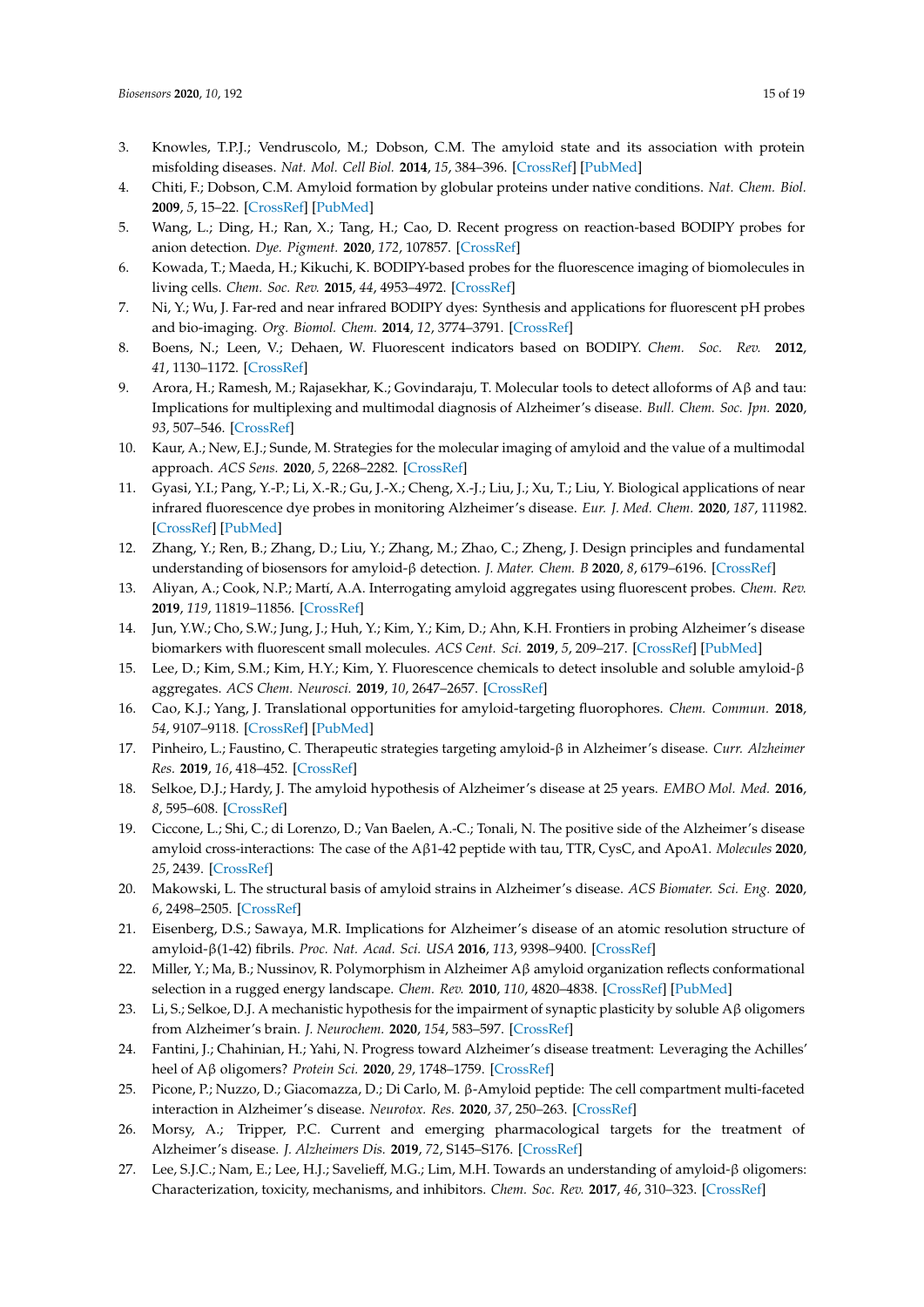- <span id="page-15-0"></span>28. Jarosz-Griffiths, H.H.; Noble, E.; Rushworth, J.V.; Hooper, N.M. Amyloid-β receptors: The good, the bad, and the prion protein. *J. Biol. Chem.* **2016**, *291*, 3174–3183. [\[CrossRef\]](http://dx.doi.org/10.1074/jbc.R115.702704)
- <span id="page-15-1"></span>29. Zou, K.; Gong, J.-S.; Yanagisawa, K.; Michikawa, M. A novel function of monomeric amyloid β-protein serving as an antioxidant molecule against metal-induced oxidative damage. *J. Neurosci.* **2002**, *22*, 4833–4841. [\[CrossRef\]](http://dx.doi.org/10.1523/JNEUROSCI.22-12-04833.2002)
- <span id="page-15-2"></span>30. López-Toledano, M.A.; Shelanski, M.L. Neurogenic effect of β−amyloid peptide in the development of neural stem cells. *J. Neurosci.* **2004**, *24*, 5439–5444. [\[CrossRef\]](http://dx.doi.org/10.1523/JNEUROSCI.0974-04.2004)
- <span id="page-15-3"></span>31. Tamagno, E.; Guglielmotto, M.; Moneleone, D.; Manassero, G.; Vasciaveo, V.; Tabaton, M. The unexpected role of Aβ1-42 monomers in the pathogenesis of Alzheimer's disease. *J. Alzheimers Dis.* **2018**, *62*, 1241–1245. [\[CrossRef\]](http://dx.doi.org/10.3233/JAD-170581) [\[PubMed\]](http://www.ncbi.nlm.nih.gov/pubmed/29103036)
- <span id="page-15-4"></span>32. Wang, W.; Roberts, C.J. Protein aggregation—Mechanisms, detection, and control. *Int. J. Pharm.* **2018**, *550*, 251–268. [\[CrossRef\]](http://dx.doi.org/10.1016/j.ijpharm.2018.08.043) [\[PubMed\]](http://www.ncbi.nlm.nih.gov/pubmed/30145245)
- <span id="page-15-5"></span>33. Giles, U.; Ziessel, R.; Harriman, A. The chemistry of fluorescent Bodipy dyes: Versatility unsurpassed. *Angew. Chem. Int. Ed.* **2008**, *47*, 1184–1201. [\[CrossRef\]](http://dx.doi.org/10.1002/anie.200702070)
- <span id="page-15-7"></span>34. Loudet, A.; Burgess, K. BODIPY dyes and their derivatives: Synthesis and spectroscopic properties. *Chem. Rev.* **2007**, *107*, 4891–4932. [\[CrossRef\]](http://dx.doi.org/10.1021/cr078381n)
- 35. Wang, J.; Boens, N.; Jiao, L.; Hao, E. Aromatic [*b*]-fused BODIPY dyes as promising near-infrared dyes. *Org. Biomol. Chem.* **2020**, *18*, 4135–4146. [\[CrossRef\]](http://dx.doi.org/10.1039/D0OB00790K)
- <span id="page-15-6"></span>36. Lu, H.; Mack, J.; Yang, Y.; Shen, Z. Structural modification strategies for the rational design of red/NIR region BODIPYs. *Chem. Soc. Rev.* **2014**, *43*, 4778–4823. [\[CrossRef\]](http://dx.doi.org/10.1039/C4CS00030G)
- <span id="page-15-8"></span>37. Boens, N.; Verbelen, B.; Ortiz, M.; Jiao, L.; Dehaem, W. Synthesis of BODIPY dyes through postfunctionalization of the boron dipyrromethene core. *Coord. Chem. Rev.* **2019**, *399*, 213024. [\[CrossRef\]](http://dx.doi.org/10.1016/j.ccr.2019.213024)
- <span id="page-15-9"></span>38. Parhi, A.K.; Kung, M.-P.; Ploessl, K.; Kung, H.F. Synthesis of fluorescent probes bas on stilbenes and diphenylacetylenes targeting β-amyloid plaques. *Tetrahedron Lett.* **2008**, *49*, 3395–3399. [\[CrossRef\]](http://dx.doi.org/10.1016/j.tetlet.2008.03.130)
- <span id="page-15-10"></span>39. Zhang, W.; Oya, S.; Kung, M.-P.; Hou, C.; Maier, D.L.; Kung, H.F. F-18 polyethyleneglycol stilbenes as PET imaging agents targeting Aβ aggregates in the brain. *Nucl. Med. Biol.* **2005**, *32*, 799–809. [\[CrossRef\]](http://dx.doi.org/10.1016/j.nucmedbio.2005.06.001)
- <span id="page-15-11"></span>40. Chandra, R.; Oya, S.; Kung, M.-P.; Hou, C.; Jin, L.-W.; Kung, H.F. New diphenylacetylenes as probes for positron emission tomographic imaging of amyloid plaques. *J. Med. Chem.* **2007**, *50*, 2415–2423. [\[CrossRef\]](http://dx.doi.org/10.1021/jm070090j)
- <span id="page-15-12"></span>41. Costela, A.; García-Moreno, I.; Pntado-Sierra, M.; Amat-Guerri, F.; Liras, M.; Sastre, R.; López Arbeloa, F.; Bañuelos Prieto, J.; López Arbeloa, I. New laser dye based on the 3-styryl analog of the BODIPY dye PM567. *J. Photochem. Photobiol. A* **2008**, *198*, 192–199. [\[CrossRef\]](http://dx.doi.org/10.1016/j.jphotochem.2008.03.010)
- <span id="page-15-14"></span>42. Buyukcakir, O.; Bozdemir, O.A.; Kolemen, S.; Erbas, S.; Akkaya, E.U. Tetrastyryl-Bodipy dyes: Convenient synthesis and characterization of elusive near IR fluorophores. *Org. Lett.* **2009**, *11*, 4644–4647. [\[CrossRef\]](http://dx.doi.org/10.1021/ol9019056) [\[PubMed\]](http://www.ncbi.nlm.nih.gov/pubmed/19757825)
- <span id="page-15-15"></span>43. Shivran, N.; Mula, S.; Ghanty, T.K.; Chattopadhyay, S. Steric strain release-directed regioselective functionalization of *meso-*methyl Bodipy dyes. *Org. Lett.* **2011**, *13*, 5870–5873. [\[CrossRef\]](http://dx.doi.org/10.1021/ol202490p) [\[PubMed\]](http://www.ncbi.nlm.nih.gov/pubmed/21992145)
- <span id="page-15-16"></span>44. Madhu, S.; Rajeswara Rao, M.; Shaikh, M.S.; Ravikanth, M. 3,5-diformylboron dipyrromethenes as fluorescent pH sensors. *Inorg. Chem.* **2011**, *50*, 4392–4400. [\[CrossRef\]](http://dx.doi.org/10.1021/ic102499h)
- 45. Sathyamoorthi, G.; Wolford, L.T.; Haag, A.M.; Boyer, J.H. Selective side-chain oxidation of peralkylated pyrromethene-BF<sup>2</sup> complexes. *Heteroat. Chem.* **1994**, *5*, 245–249. [\[CrossRef\]](http://dx.doi.org/10.1002/hc.520050309)
- <span id="page-15-17"></span>46. Jiao, L.; Yu, C.; Li, J.; Wang, Z.; Wu, M.; Hao, E. β-Formyl-BODIPYs from the Vilsmeier-Haack reaction. *J. Org. Chem.* **2009**, *74*, 7525–7528. [\[CrossRef\]](http://dx.doi.org/10.1021/jo901407h)
- <span id="page-15-18"></span>47. Lakshmi, V.; Ravikanth, M. Synthesis of conjugated BODIPYs via the Wittig reaction. *J. Org. Chem.* **2013**, *78*, 4993–5000. [\[CrossRef\]](http://dx.doi.org/10.1021/jo4006969)
- <span id="page-15-19"></span>48. Leen, V.; Van der Auweraer, M.; Boens, N.; Dehaen, W. Vicarious nucleophilic substitution of α-hydrogen on BODIPY and its extension to direct ethenylation. *Org. Lett.* **2011**, *13*, 1470–1473. [\[CrossRef\]](http://dx.doi.org/10.1021/ol200148u)
- 49. Thivierge, C.; Bandichhor, R.; Burgess, K. Spectral dispersion and water solubilization of BODIPY dyes via palladium-catalyzed C-H functionalization. *Org. Lett.* **2007**, *9*, 2135–2138. [\[CrossRef\]](http://dx.doi.org/10.1021/ol0706197)
- <span id="page-15-13"></span>50. Wang, J.; Li, Y.; Gong, Q.; Wang, H.; Hao, E.; Lo, P.-C.; Jiao, L. β-Alkenyl BODIPY dyes: Regioselective synthesis via oxidative C-H olefination, photophysical properties, and bioimaging studies. *J. Org. Chem.* **2019**, *84*, 5078–5090. [\[CrossRef\]](http://dx.doi.org/10.1021/acs.joc.9b00020)
- <span id="page-15-20"></span>51. Wirtz, M.; Grüter, A.; Rebmann, P.; Dier, T.; Volmer, D.A.; Huch, V.; Jung, G. Two-color emissive probes for click reactions. *Chem. Commun.* **2014**, *50*, 12694–12697. [\[CrossRef\]](http://dx.doi.org/10.1039/C4CC05288A) [\[PubMed\]](http://www.ncbi.nlm.nih.gov/pubmed/25200167)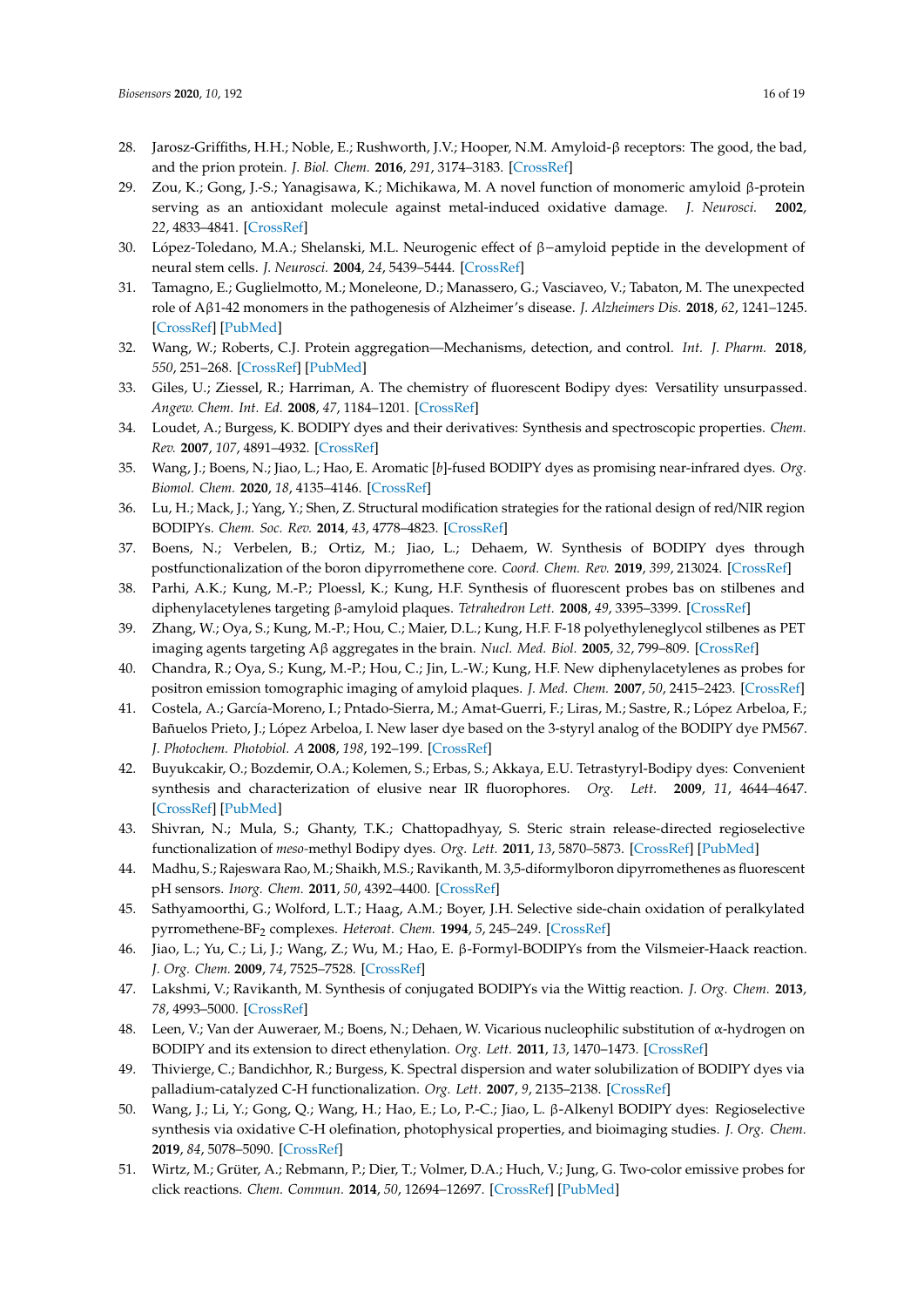- <span id="page-16-0"></span>52. Niu, L.-Y.; Guan, Y.-S.; Chen, Y.-Z.; Wu, L.-Z.; Tung, C.-H.; Yang, Q.-Z. BODIPY-based ratiometric fluorescent sensor for highly selective detection of glutathione over cysteine and homocysteine. *J. Am. Chem. Soc.* **2012**, *134*, 18928–18931. [\[CrossRef\]](http://dx.doi.org/10.1021/ja309079f)
- <span id="page-16-1"></span>53. Shimada, T.; Mori, S.; Ishida, M.; Furuta, H. Regioselectively α- and β-alkynylated BODIPY dyes via gold(I)-catalyzed direct C-H functionalization and their photophysical properties. *Beilstein J. Org. Chem.* **2020**, *16*, 587–595. [\[CrossRef\]](http://dx.doi.org/10.3762/bjoc.16.53) [\[PubMed\]](http://www.ncbi.nlm.nih.gov/pubmed/32280386)
- <span id="page-16-2"></span>54. Leen, V.; Yuan, P.; Wang, L.; Boens, N.; Dehaen, W. Synthesis of *meso-*halogenated BODIPYs and access to *meso*-substituted analogues. *Org. Lett.* **2012**, *14*, 6150–6153. [\[CrossRef\]](http://dx.doi.org/10.1021/ol3028225)
- 55. Dhokale, B.; Jadhav, T.; Mobin, S.M.; Misra, R. *Meso* alkynylated tetraphenylethylene (TPE) and 2,3,3-triphenylacrylonitrile (TPAN) substituted BODIPYs. *J. Org. Chem.* **2015**, *80*, 8018–8025. [\[CrossRef\]](http://dx.doi.org/10.1021/acs.joc.5b01117)
- 56. Jameson, L.P.; Dzyuba, S.V. Expeditious, mechanochemical synthesis of BODIPY dyes. *Beilstein J. Org. Chem.* **2013**, *9*, 786–790. [\[CrossRef\]](http://dx.doi.org/10.3762/bjoc.9.89)
- <span id="page-16-3"></span>57. Ogle, M.M.; Smith McWilliams, A.D.; Ware, M.J.; Curley, S.A.; Corr, S.J.; Martí, A.A. Sensing temperature in vitro and in cells using BODIPY molecular probe. *J. Phys. Chem. B* **2019**, *123*, 7282–7289. [\[CrossRef\]](http://dx.doi.org/10.1021/acs.jpcb.9b04384)
- <span id="page-16-4"></span>58. Raut, S.; Kimball, J.; Fudala, R.; Doan, H.; Maliwal, B.; Sabnis, N.; Lacko, A.; Gryczynski, I.; Dzyuba, S.V.; Gryczynski, Z. A homodimeric BODIPY rotor as a fluorescent viscosity sensor for membrane-mimicking and cellular environments. *Phys. Chem. Chem. Phys.* **2014**, *16*, 27037–27042. [\[CrossRef\]](http://dx.doi.org/10.1039/C4CP04260C) [\[PubMed\]](http://www.ncbi.nlm.nih.gov/pubmed/25381865)
- <span id="page-16-5"></span>59. Raut, S.L.; Kimball, J.D.; Fudala, R.; Bora, I.; Chib, R.; Jaafari, H.; Castillo, M.K.; Smith, N.W.; Gryczynski, I.; Dzyuba, S.V.; et al. A triazine-based BODIPY trimer as a molecular viscometer. *Phys. Chem. Chem. Phys.* **2016**, *18*, 4535–4540. [\[CrossRef\]](http://dx.doi.org/10.1039/C5CP07214J) [\[PubMed\]](http://www.ncbi.nlm.nih.gov/pubmed/26795882)
- <span id="page-16-6"></span>60. Ono, M.; Ishikawa, M.; Kimura, H.; Hayashi, S.; Matsumura, K.; Watanabe, H.; Shimizu, Y.; Cheng, Y.; Cui, M.; Kawashima, H.; et al. Development of dual functional SPECT/fluorescent probes for imaging cerebral β-amyloid plaques. *Bioorg. Med. Chem. Lett.* **2010**, *20*, 3885–3888. [\[CrossRef\]](http://dx.doi.org/10.1016/j.bmcl.2010.05.027) [\[PubMed\]](http://www.ncbi.nlm.nih.gov/pubmed/20627723)
- <span id="page-16-8"></span>61. Ono, M.; Watanabe, H.; Kimura, H.; Saji, H. BODIPY-based molecular probe for imaging of cerebral β-amyloid plaques. *ACS Chem. Neurosci.* **2012**, *3*, 319–324. [\[CrossRef\]](http://dx.doi.org/10.1021/cn3000058) [\[PubMed\]](http://www.ncbi.nlm.nih.gov/pubmed/22860198)
- <span id="page-16-9"></span>62. Watanabe, H.; Ono, M.; Matsumura, K.; Yoshimura, M.; Kimura, H.; Saji, H. Molecular imaging of β-amyloid plaques with near-infrared boron dipyrromethane (BODIPY)-based fluorescent probes. *Mol. Imaging* **2013**, *12*, 338–347. [\[CrossRef\]](http://dx.doi.org/10.2310/7290.2013.00049) [\[PubMed\]](http://www.ncbi.nlm.nih.gov/pubmed/23759374)
- <span id="page-16-7"></span>63. Sozmen, F.; Kolemen, S.; Kumada, H.-O.; Ono, M.; Saji, H.; Akkaya, E.U. Designing BODIPY-based probes for fluorescence imaging of β-amyloid plaques. *RSC Adv.* **2014**, *4*, 51032–51037. [\[CrossRef\]](http://dx.doi.org/10.1039/C4RA07754G)
- <span id="page-16-10"></span>64. Smith, N.W.; Alonso, A.; Brown, C.M.; Dzyuba, S.V. Triazole-containing BODIPY dyes as novel fluorescent probes for soluble oligomers of amyloid Aβ1-42 peptide. *Biochem. Biophys. Res. Commun.* **2010**, *391*, 1455–1458. [\[CrossRef\]](http://dx.doi.org/10.1016/j.bbrc.2009.12.091)
- <span id="page-16-11"></span>65. Jameson, L.P.; Smith, N.W.; Dzyuba, S.V. Dye-binding assays for evaluation of the effects of small molecule inhibitor on amyloid (Aβ) self-assembly. *ACS Chem. Neurosci.* **2012**, *3*, 807–819. [\[CrossRef\]](http://dx.doi.org/10.1021/cn300076x)
- <span id="page-16-12"></span>66. Smith, N.W.; Annunziata, O.; Dzyuba, S.V. Amphotericin B interactions with soluble oligomers of amyloid Aβ1-42 peptide. *Bioorg. Med. Chem.* **2009**, *17*, 2366–2370. [\[CrossRef\]](http://dx.doi.org/10.1016/j.bmc.2009.02.016)
- <span id="page-16-13"></span>67. Tonali, N.; Dodero, V.I.; Kaffy, J.; Herics, L.; Ongeri, S.; Sewald, N. Real-time BODIPY-binding assay to screen inhibitors of the early oligomerization process of Aβ1-42 peptide. *ChemBioChem* **2020**, *21*, 1129–1135. [\[CrossRef\]](http://dx.doi.org/10.1002/cbic.201900652)
- <span id="page-16-14"></span>68. Teoh, C.L.; Su, D.; Sahu, S.; Yun, S.-W.; Drummond, E.; Prelli, F.; Lim, S.; Cho, S.; Ham, S.; Wisniewski, T.; et al. Chemical fluorescent probe for detection of Aβ oligomers. *J. Am. Chem. Soc.* **2015**, *137*, 13503–13509. [\[CrossRef\]](http://dx.doi.org/10.1021/jacs.5b06190)
- 69. Cuvas-Yañez, E.; Muchowski, J.M.; Cruz-Almanza, R. Rhodium(II) catalyzed intermolecular insertion of carbenoids derived from 2-pyrrolyl and 3-indolyl α-diazo-β-ketoesters and α-diazoketones. *Tetrahedron* **2004**, *60*, 1505–1511. [\[CrossRef\]](http://dx.doi.org/10.1016/j.tet.2003.12.019)
- <span id="page-16-15"></span>70. Malan, S.F.; van Marle, A.; Menge, W.M.; Zukiana, V.; Hoffman, M.; Timmerman, H.; Leurs, R. Fluorescent ligands for the histamine H2 receptor: Synthesis and preliminary characterization. *Bioorg. Med. Chem.* **2004**, *12*, 6495–6503. [\[CrossRef\]](http://dx.doi.org/10.1016/j.bmc.2004.09.018)
- <span id="page-16-16"></span>71. Yun, S.-W.; Kang, N.-Y.; Park, S.-J.; Ha, H.-H.; Kim, Y.K.; Lee, J.-S.; Chang, Y.-T. Diversity oriented fluorescence library approach (DOFLA) for live cell imaging probe development. *Acc. Chem. Res.* **2014**, *47*, 1277–1286. [\[CrossRef\]](http://dx.doi.org/10.1021/ar400285f)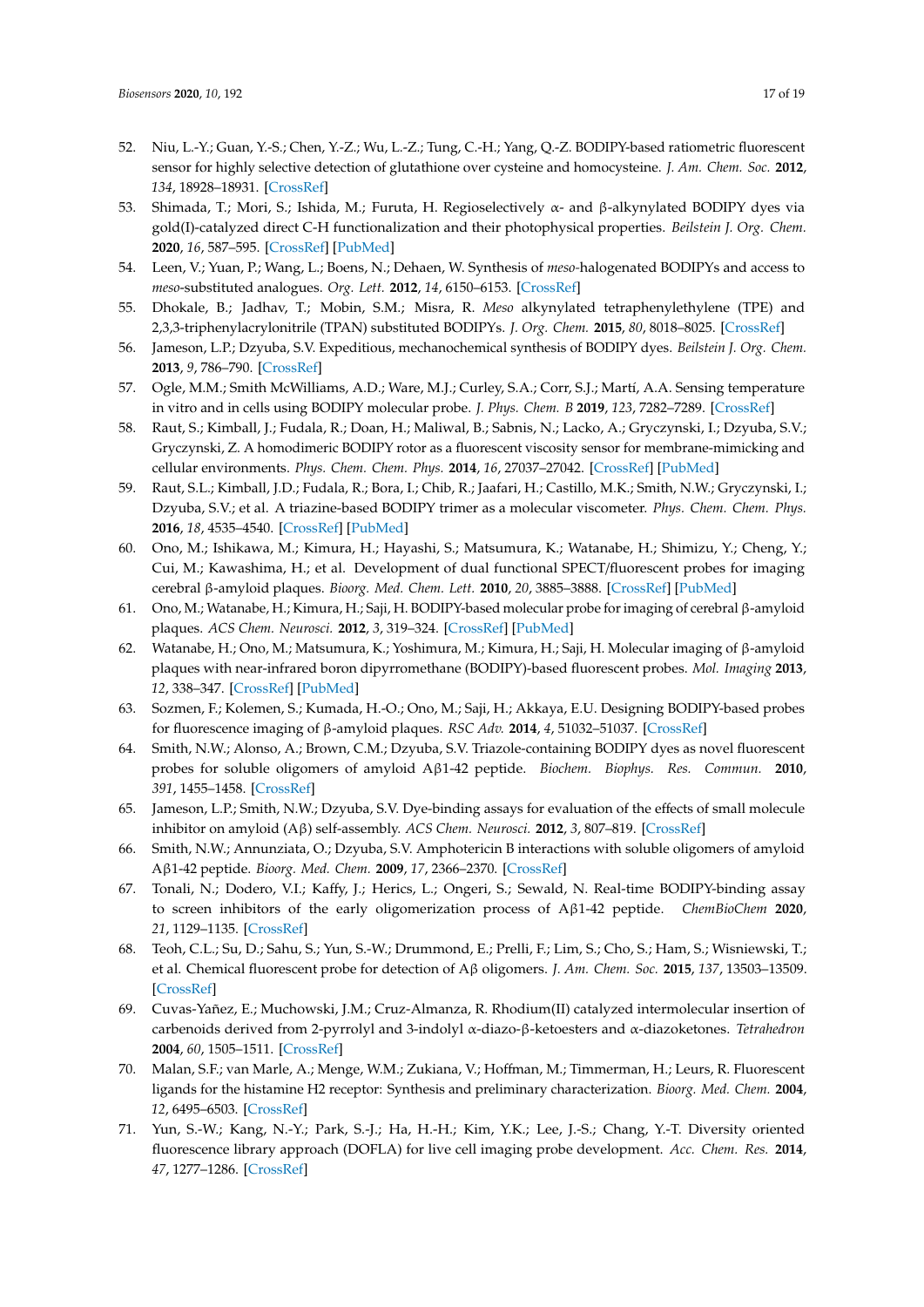- <span id="page-17-0"></span>72. Shi, Z.; Han, X.; Hu, W.; Bai, H.; Peng, B.; Ji, L.; Fan, Q.; Li, L.; Huang, W. Bioapplications of small molecule aza-BODIPY: From rational structural design to *in vivo* investigations. *Chem. Soc. Rev.* **2020**, *49*, 7533–7567. [\[CrossRef\]](http://dx.doi.org/10.1039/D0CS00234H) [\[PubMed\]](http://www.ncbi.nlm.nih.gov/pubmed/32996497)
- <span id="page-17-1"></span>73. Jameson, L.P.; Dzyuba, S.V. Aza-BODIPY: Improved synthesis and interaction with soluble Aβ1-42. *Bioorg. Med. Chem. Lett.* **2013**, *23*, 1732–1735. [\[CrossRef\]](http://dx.doi.org/10.1016/j.bmcl.2013.01.065) [\[PubMed\]](http://www.ncbi.nlm.nih.gov/pubmed/23416005)
- <span id="page-17-2"></span>74. Sun, W.; Li, M.; Fan, J.; Peng, X. Activity-based sensing and theranostic probes based on protoinduced electron transfer. *Acc. Chem. Res.* **2019**, *52*, 2818–2831. [\[CrossRef\]](http://dx.doi.org/10.1021/acs.accounts.9b00340) [\[PubMed\]](http://www.ncbi.nlm.nih.gov/pubmed/31538473)
- 75. Ozcan, E.; Kazan, H.H.; Çosut, B. Recent chem-/biosensor and bioimaging studies based on indole-decorated BODIPYs. *Luminescence* **2020**, *35*, 168–177. [\[CrossRef\]](http://dx.doi.org/10.1002/bio.3719) [\[PubMed\]](http://www.ncbi.nlm.nih.gov/pubmed/31709693)
- <span id="page-17-3"></span>76. Farione, M.; Urbanska, K.; Lawlicki, M. BODIPY- and porphyrin-based sensors for recognition of amino acids and their derivatives. *Molecules* **2020**, *25*, 4523. [\[CrossRef\]](http://dx.doi.org/10.3390/molecules25194523)
- <span id="page-17-4"></span>77. Kong, M.-Y.; Chen, Q.-Y.; Yao, L.; Wang, Y.-B. Spectroscopic study on the interaction of Aβ42 with di(picolyl)amine derivatives and the toxicity of SH-S5Y5 cells. *Spectrochim. Acta A* **2015**, *138*, 225–228. [\[CrossRef\]](http://dx.doi.org/10.1016/j.saa.2014.11.062)
- <span id="page-17-5"></span>78. Li, Z.; Chen, Q.-Y.; Wang, P.-D.; Wu, Y. Multifunctional BODIPY derivatives to image cancer cells and sense copper(II) ions in living cells. *RSC Adv.* **2013**, *3*, 5524–5528. [\[CrossRef\]](http://dx.doi.org/10.1039/c3ra22907f)
- <span id="page-17-6"></span>79. Zhao, T.-T.; Chen, Q.-Y.; Wang, P.-D.; Chen, Z.-P. A DNA-Ag cluster as a sensor for BODIPY isomers and HepG-2 cells. *RSC Adv.* **2014**, *4*, 10390–10394. [\[CrossRef\]](http://dx.doi.org/10.1039/C3RA47151A)
- <span id="page-17-7"></span>80. Ojida, A.; Sakamoto, T.; Inoe, M.-a.; Fujishima, S.-h.; Lippens, G.; Hamachi, I. Probe for selective detection of neurofibrillary tangles in the brains of Alzheimer's disease patients. *J. Am. Chem. Soc.* **2009**, *131*, 6543–6548. [\[CrossRef\]](http://dx.doi.org/10.1021/ja9008369)
- <span id="page-17-8"></span>81. Ren, W.; Xu, M.; Liang, S.H.; Xiang, H.; Tang, L.; Zhang, M.; Ding, M.; Ding, D.; Li, X.; Zhang, H.; et al. Discovery of novel fluorescent probe for the sensitive detection of β-amyloid deposits. *Biosens. Bioelectron.* **2016**, *75*, 136–141. [\[CrossRef\]](http://dx.doi.org/10.1016/j.bios.2015.08.030) [\[PubMed\]](http://www.ncbi.nlm.nih.gov/pubmed/26313423)
- <span id="page-17-9"></span>82. Ren, W.; Zhang, J.; Peng, C.; Xiang, H.; Chen, J.; Peng, C.; Zhu, W.; Huang, R.; Zhang, H.; Hu, Y. Fluorescent imaging of β-amyloid using BODIPY based near-infrared off-on fluorescent probe. *Bioconjugate Chem.* **2018**, *29*, 3459–3466. [\[CrossRef\]](http://dx.doi.org/10.1021/acs.bioconjchem.8b00623)
- <span id="page-17-10"></span>83. Bharadwaj, P.; Solomon, T.; Malajczuk, C.J.; Mancera, R.L.; Howard, M.; Arrigan, D.W.M.; Newsholme, P.; Martins, R.N. Role of the cell membrane interface in modulating production and uptake of Alzheimer's beta amyloid protein. *Biochim. Biophys. Acta BBA–Biomembr.* **2018**, *1860*, 1639–1651. [\[CrossRef\]](http://dx.doi.org/10.1016/j.bbamem.2018.03.015) [\[PubMed\]](http://www.ncbi.nlm.nih.gov/pubmed/29572033)
- <span id="page-17-11"></span>84. Relini, A.; Marano, N.; Gliozzi, A. Misfolding of amyloidogenic proteins and their interactions with membranes. *Biomolecules* **2014**, *4*, 20–55. [\[CrossRef\]](http://dx.doi.org/10.3390/biom4010020)
- <span id="page-17-12"></span>85. López-Duarte, I.; Vu, T.T.; Izquierdo, M.A.; Bull, J.A.; Kuimova, M.K. A molecular rotor for measuring viscosity in plasma membranes of live cells. *Chem. Commun.* **2014**, *50*, 5282–5284. [\[CrossRef\]](http://dx.doi.org/10.1039/C3CC47530A)
- <span id="page-17-13"></span>86. Kubánková, M.; López-Duarte, I.; Kiryushko, D.; Kuimova, M.K. Molecular rotors report on changes in live cell plasma membrane microviscosity upon interaction with beta-amyloid aggregates. *Soft Matter* **2018**, *14*, 9466–9474. [\[CrossRef\]](http://dx.doi.org/10.1039/C8SM01633J)
- <span id="page-17-14"></span>87. Dresser, L.; Hunter, P.; Yendybayeva, F.; Hargreaves, A.L.; Howard, J.A.L.; Evans, G.J.O.; Leake, M.C.; Quinn, S.D. Amyloid-β oligomerization monitored by single-molecule stepwise photobleaching. *Methods* **2020**, in press. [\[CrossRef\]](http://dx.doi.org/10.1016/j.ymeth.2020.06.007)
- 88. Sharda, N.; Pengo, T.; Wang, Z.; Kandimalla, K.K. Amyloid-β peptides disrupt interactions between VAMP-2 and SNAP-25 in neuronal cells as determined by FRET/FLIM. *J. Alzheimer's Dis.* **2020**, *77*, 1–13. [\[CrossRef\]](http://dx.doi.org/10.3233/JAD-200065)
- 89. Schneider, M.; Walta, S.; Cadek, C.; Richtering, W.; Willbold, D. Fluorescence correlation spectroscopy reveals a cooperative unfolding of monomeric amyloid-β 42 with a low Gibbs free energy. *Sci. Rep.* **2017**, *7*, 1–8. [\[CrossRef\]](http://dx.doi.org/10.1038/s41598-017-02410-y)
- 90. Gouwens, L.K.; Makoni, N.; Rogers, V.A.; Nicols, M.R. Amyloid-β42 protofibrils are internalized by microglia more extensively than monomers. *Brain Res.* **2016**, *1648*, 485–495. [\[CrossRef\]](http://dx.doi.org/10.1016/j.brainres.2016.08.016)
- 91. Jin, S.; Kedia, N.; Illes-Togh, E.; Haralampiev, I.; Prisner, S.; Herrmann, A.; Wanker, E.E.; Bieschke, J. Amyloid-β(1-42) aggregation initiates its cellular uptake and cytotoxicity. *J. Biol. Chem.* **2016**, *291*, 19590–19606. [\[CrossRef\]](http://dx.doi.org/10.1074/jbc.M115.691840)
- 92. Garai, K.; Frieden, C. Quantitative analysis of the time course of Aβ oligomerization and subsequent growth steps using tetramethylrhodamine-labeled Aβ. *Proc. Natl. Acad. Sci. USA* **2013**, *110*, 3321–3326. [\[CrossRef\]](http://dx.doi.org/10.1073/pnas.1222478110) [\[PubMed\]](http://www.ncbi.nlm.nih.gov/pubmed/23401512)